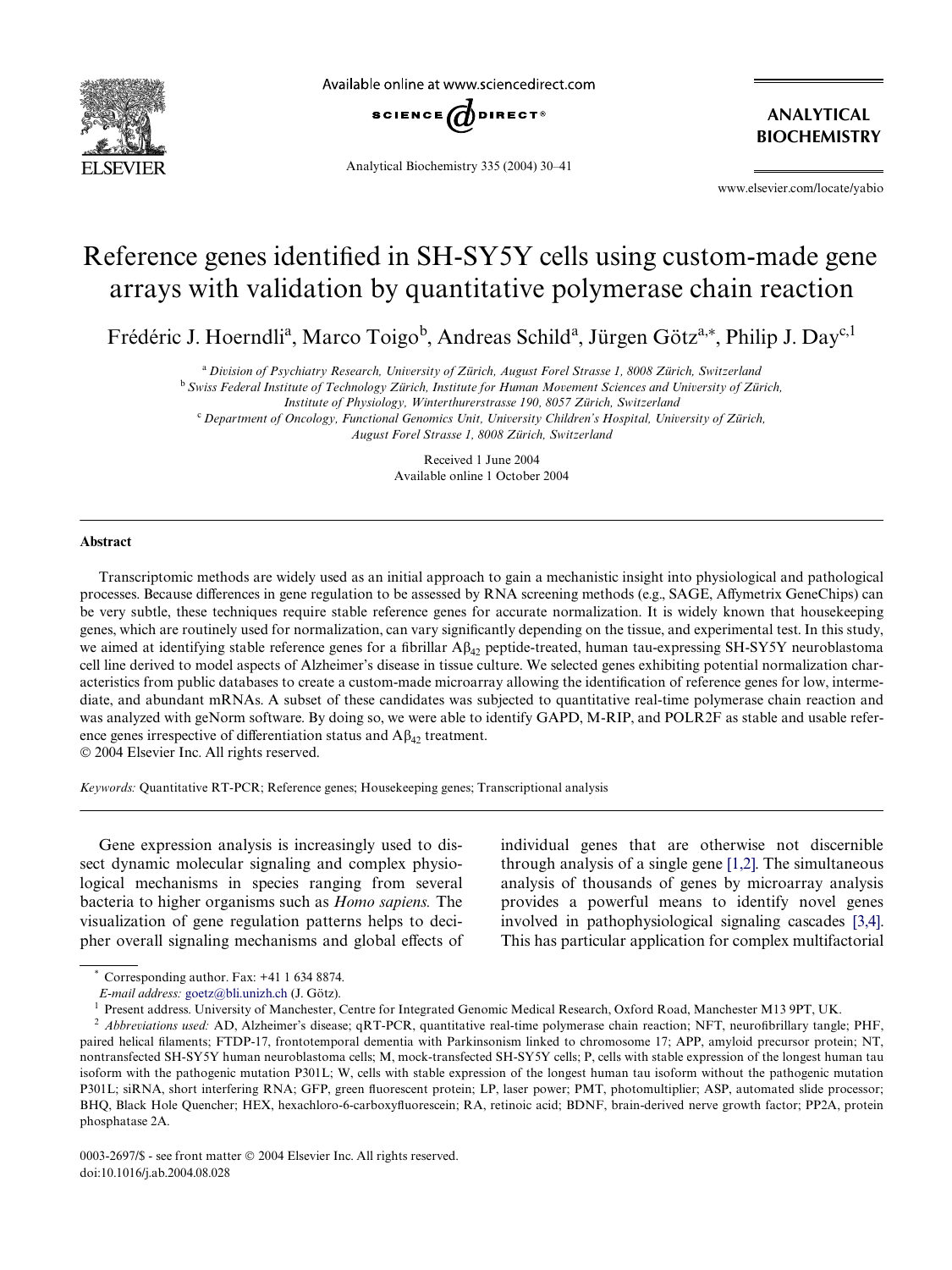disorders such as Alzheimer's disease  $(AD)^2$  [\[5–7\]](#page-10-2). Dissecting the contribution made by differentially expressed genes in the brains of individuals with AD depends on meaningful characterization and validation. Quantitative real-time polymerase chain reaction (qRT-PCR) is well suited because it provides a wide quantitative dynamic range and allows an accurate analysis, albeit for a limited number of genes in parallel [\[8,9\].](#page-10-3) However, both microarray analysis and qRT-PCR depend greatly on a precise normalization procedure for the extraction of subtle, yet reproducible, differences in gene expression.

The current most universally applied normalization methods for both technologies rely on the relative comparison of constitutively expressed endogenous reference genes that are often termed housekeeping or maintenance genes [\[10\]](#page-10-4). Reference gene transcripts necessarily undergo the analogous experimental processing as the mRNAs within the cells of interest and provide a better control than does the inclusion of exogenous defined amounts of synthetic DNA, RNA, or rRNAs given that their levels do not reflect total cellular mRNA levels [\[11\].](#page-10-5) Many previous studies have assumed that the expression levels of constitutively expressed endogenous reference genes remain constant between treatments and/or cell lines or tissues. This oversimplification has manifested despite the wide recognition that typically all genes experience independent regulation; no single gene transcript can be granted a universal role as calibrator for all quantitative mRNA analytical measurements [\[12\].](#page-10-6) Moreover, the definition of constant or stable expression also varies [\[8–10\].](#page-10-3) One of the most commonly used human cell lines in neuroscience research (>1400 citations in *PubMed*), and more specifically in neuropathology, is the SH-SY5Y neuroblastoma cell line (205 citations vs. 47 citations for N2a cells or 42 citations for HEK cells as publised to this point). Therefore, it is astonishing to find that no reference gene cohort has yet been established for the study of gene expression in cultured SH-SY5Y cells.

In this study, we aimed at identifying constitutively expressed endogenous reference genes in a tissue culture system of human tau-expressing SH-SY5Y cells that were treated with fibrillar preparations of  $A\beta_{42}$  to model aspects of AD [\[13\]](#page-10-7).

Tau is a microtubule-associated protein that is the major proteinaceous component of neurofibrillary tangles (NFTs). In these tangles, tau forms filaments that are described mainly as paired helical filaments (PHFs) and as narrow-twisted ribbons. These are abundant in many neurodegenerative diseases, including AD and frontotemporal dementia with Parkinsonism linked to chromosome 17 (FTDP-17) [\[14–16\]](#page-10-8). Transgenic mice that express pathogenic mutations of human tau such as P301L develop NFTs [\[6,17\]](#page-10-9). Crossing P301L mutant tau with  $A\beta_{42}$ -producing amyloid precursor protein (APP) transgenic mice caused a sevenfold increase of NFT

formation compared with P301L single transgenic mice [\[17\]](#page-10-10). Intracerebral microinjection of  $A\beta_{42}$  into P301L mutant tau transgenic mice also greatly accelerated the rate of NFT formation [\[18\]](#page-10-11). Furthermore, we have shown that formation of PHFs can be reproduced in a human tissue culture system [\[19\].](#page-10-12) When human tau was expressed with and without pathogenic mutations in SH-SY5Y cells, followed by exposure of the cells to aggregated synthetic  $A\beta_{42}$  peptide for 5 days, this caused a decreased solubility of tau along with the generation of PHF-like tau-containing filaments. Together, these data established a mechanistic relationship of  $A\beta_{42}$  toxicity with NFT formation.

In the current study, we selected genes whose expression levels could be considered stable irrespective of the transfection status (mock, wildtype, or mutant tau) or the state of differentiation (neuronal or nonneuronal). To this end, we created a "custom-made" microarray composed of 43 housekeeping genes derived from a microarray screen of 7000 human genes in adult and fetal tissues [\[12\].](#page-10-6) Once stable genes were selected, a subset of these was chosen for validation by qRT-PCR and analyzed with geNorm software [\[20\].](#page-10-13) Thus, we were able to identify genes with constant expression at intermediate and high expression levels.

This enabling study is essential for our study program targeting the identification of genes involved in the regulation of molecular and cellular processes of tau aggregation.

# **Materials and methods**

# *Cell culture conditions*

Mainly, four cell lines were used: nontransfected SH-SY5Y human neuroblastoma cells (NT), mock-transfected SH-SY5Y cells (M), and cells with stable expression of the longest human tau isoform either with (P) or without (W) the pathogenic mutation P301L. These cells were cultivated, neuronally differentiated, and treated with fibrillar preparations of  $A\beta_{42}$  as described previously [\[13\]](#page-10-7). The conditions used in the current study are described in [Fig. 1](#page-2-0). For a subset of data, the cells were either kept undifferentiated or neuronally differentiated for 5, 7, or 10 days. In addition, short interfering RNAs (siRNAs) were generated with the Silencer siRNA construction kit (Ambion, Austin, TX, USA). These were transfected transiently, followed by differentiation of the cells. Furthermore, pSUPER expression vectors [\[21\]](#page-10-14) were generated targeting the  $PR55\gamma$  subunit of protein phosphatase  $2A$  (PP2A/PR55 $\gamma$ ), and stable clones were obtained based on selection for green fluorescent protein (GFP) expression. All transfections were done in DMEM using OptiMEM and Lipofectamine (Invitrogen, Basel, Switzerland).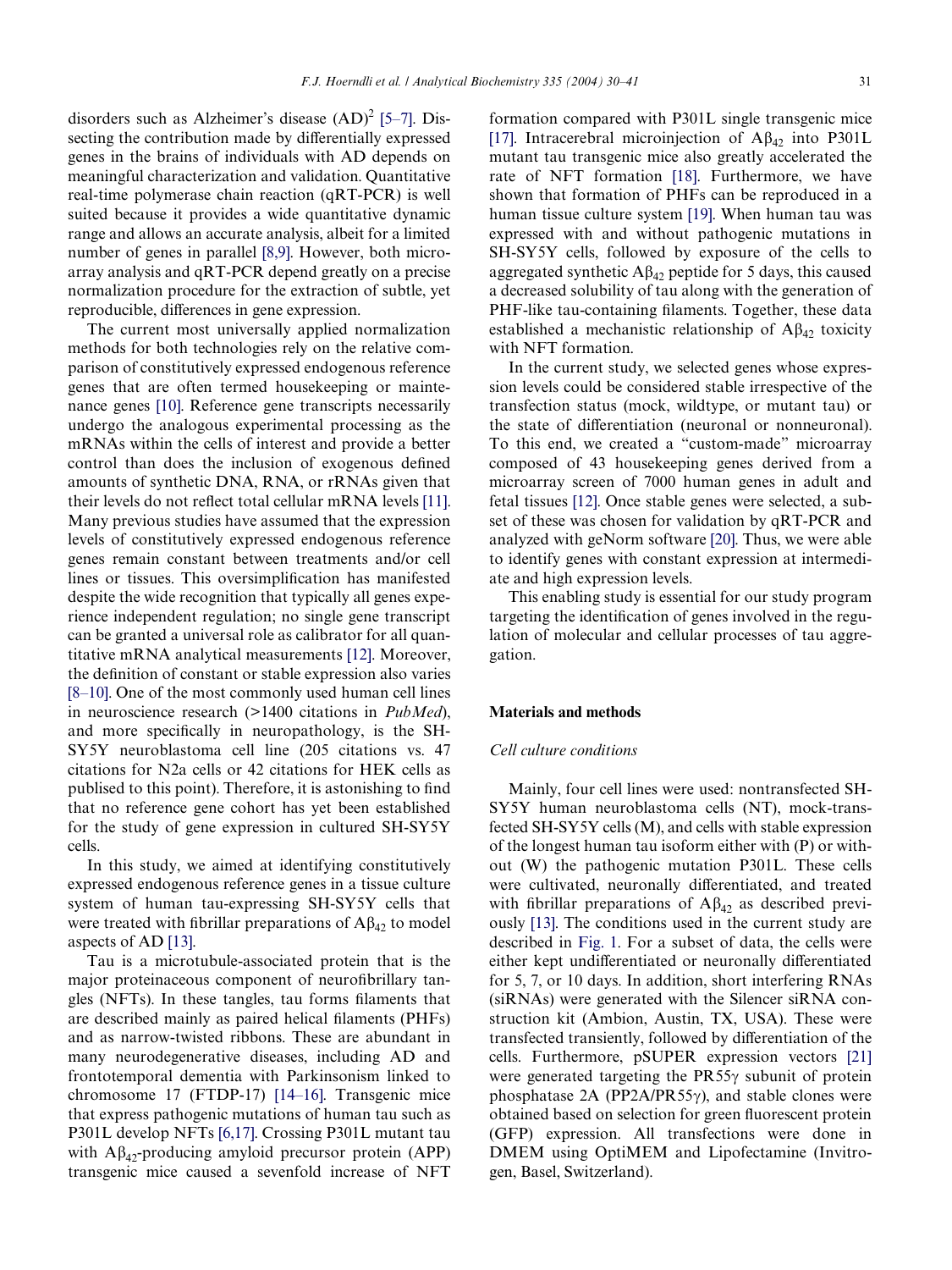

<span id="page-2-0"></span>Fig. 1. Cell lines and conditions tested for stable reference gene expression. All four SH-SY5Y neuroblastoma cell lines were cultivated according to Ferrari et al. [\[13\]](#page-10-7). NT corresponds to untransfected SH-SY5Y cells, M to mock-transfected SH-SY5Y cells, W to stably transfected wild-type tau-expressing cells, and P to stably transfected P301L mutant tau-expressing cells. Cells were neuronally differentiated (arrow) by incubating for 5 days with  $10 \mu M$  RA, followed by 5 days with 50 nM BDNF. In addition, both undifferentiated and differentiated cells were treated with  $(+)$  or without  $(-)$  10  $\mu$ M fibrillar preparations of  $A\beta_4$ , for 5 days.

## *Plasmid preparation and DNA sequencing*

After selection on the basis of the presumed function as maintenance genes [\[12\]](#page-10-6), 53 cDNA clones were obtained from the MRC HGMP Resource Centre (Cambridge, UK) as agar plugs. The plasmid DNAs were isolated using QIAprep (Qiagen, Basel, Switzerland). To verify plasmid inserts, cycle sequencing reactions were carried out on an ABI GeneAmp PCR system 9700 (Applied Biosystems, Rotkreuz, Switzerland) using the ABI Prism Dye Terminator Cycle Sequencing Ready Reaction Kit together with AmpliTaq DNA polymerase (Applied Biosystems) and M13 universal forward and reverse primers (Microsynth, St. Gallen, Switzerland). Automated fluorescent DNA sequencing was performed on an ABI 370 DNA Sequencer (Applied Biosystems). Sequences were verified with the NCBI BLASTN 2.2.1 engine and were considered to be identical to the gene of interest if their derived *E* values were less than  $10^{-36}$ .

## *Spotting and array design of the maintenance gene chips*

Plasmid DNAs (12.5  $\mu$ ) at a concentration of 2  $\mu$ g/ $\mu$ l were mixed with an equal volume of  $2 \times$  NoAb Printing Buffer (NoAb Diagnostics, Mississauga, Ontario, Canada). Using a custom-built piezo arrayer (kind gift from Remo Hochstrasser, Hofmann-LaRoche, Basel, Switzerland), the plasmids were spotted in triplicate onto  $75 \times 25$ -mm epoxy-coated covalent binding glass slides (NoAb Diagnostics). After arraying, the quality of the first slide was controlled by a 5-min incubation with SYBR Green I solution (Molecular Probes, Leiden, Netherlands). The slides were dried by centrifugation for 2 min at 1200*g* and were scanned with a Scan Array 5000 Scanner (Perkin–Elmer/Packard Biosciences, Zürich, Switzerland) using a laser power (LP) of 70% and a photomultiplier (PMT) gain set at 65%.

# *RNA preparation and labeling*

Total RNA was isolated from 10-cm culture dishes using the RNeasy mini-kit according to the manufacturer's instructions (Oiagen). For the undifferentiated condition, RNA was extracted from three M, one W, and one P dishes. Similarly, for the condition of neuronal differentiation, RNA was extracted from one M, one W, and one P culture dishes. Finally, RNA was extracted from one plate of  $A\beta_{42}$ -treated and neuronally differentiated P cells ([Fig. 1](#page-2-0)). Total RNA  $(50 \,\mu$ g) was dissolved in RNAse-free water, reverse transcribed with Superscript II (Invitrogen), and labeled with 50 nM Cy3-dCTP using 0.2 mM dCTP and 0.5 mM dATP, dTTP, and dGTP (Amersham–Pharmacia Biotech, Dübendorf, Switzerland). After reverse transcription,  $40 \mu l$  of this mixture was hydrolyzed for 20 min by adding 5 µl 0.5 M EDTA and 10 µl 1 M NaOH at 65°C to destroy all traces of RNA. The samples were then neutralized with  $6 \mu$ l 1 M HCl and  $2 \mu$ l 1 M Tris–HCl, pH 7.5, and cleaned with the Qiagen PCR cleanup kit. The labeled cDNA was stored at  $-20^{\circ}$ C until use.

# *Hybridization of the custom-made arrays*

The arrays on the epoxy slides were incubated with blocking buffer (NoAb Diagnostics) by gentle agitation at room temperature for 2 h and denatured by boiling for  $2 \text{ min}$  in water. Then the slides were treated with  $20 \text{ ul}$ of 50% formamide/3 $\times$  SSC for 5 min at 76 °C. After this prehybrization, the slides were placed for  $2 \text{ min}$  in  $H_2O$ , then for  $2 \text{ min}$  in  $70\%$  EtOH, and finally for another 2 min in 100% EtOH, followed by a centrifugation of the slides for 2 min at 1000 rpm.

The labeled cDNA samples were denatured at 95 °C for 5 min and chilled on ice. Then 220 µl of SlideHyb No. 1 Hybridization Buffer (Ambion, Huntingdon, Cambs, UK) was preheated to  $65^{\circ}$ C, mixed with  $40 \mu$  of the denatured cDNA samples, and incubated at 65 °C for 10 min. Before adding it to the hybridization chamber of the automated slide processor (ASP, Amersham–Pharmacia Biotech, Little Chalfont, Buckinghamshire, UK), each loaded slide chamber was primed with  $1 \times$  SSC/ 0.2% SDS for 5 min at 42 °C. The hybridization mixture was injected into the hybridization chamber of the ASP and hybridized for 16 h at  $42^{\circ}$ C with continuous agitation. Two washes were performed with  $1 \times$  SSC/0.2% SDS and  $0.1 \times$  SSC/0.2% SDS for 10 min each at 30 °C. The slides were then automatically flushed with isopropanol and dried in an airstream.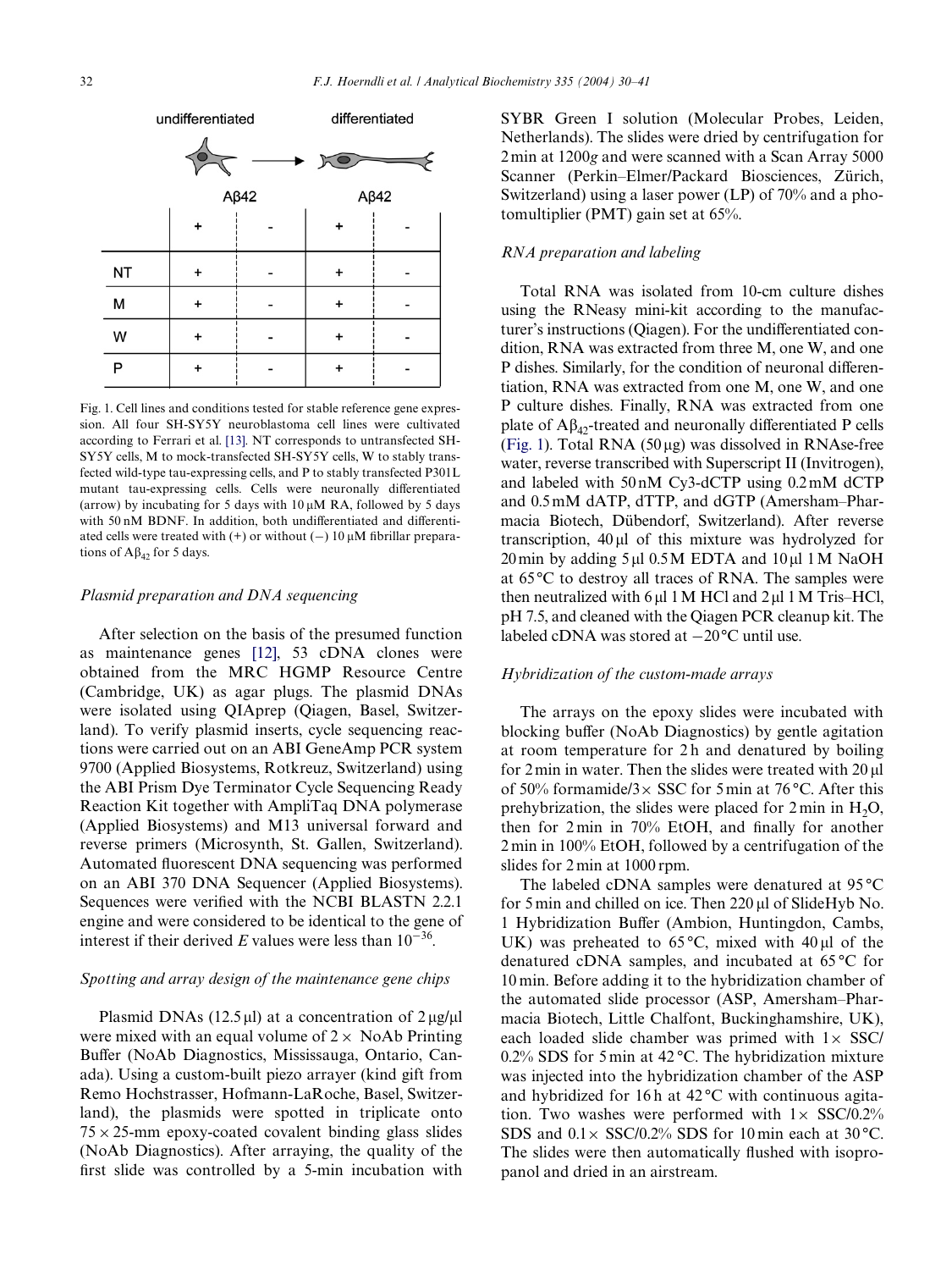### *Scanning of the arrays and image analysis*

The hybridized slides were scanned using the Scan Array 5000 Scanner (Perkin–Elmer/Packard Biosciences). The LP and PMT were initially set at 70 and 65%, respectively. To conserve lower intensity hybridization signals, the slides were finally scanned with the PMT and LP set such that spots previously identified as representing the full intensity range showed an intensity distribution between the 50th and 100th percentiles. Image analysis and quantification were performed using Ima-Gene 3.0 software (BioDiscovery, Los Angeles, CA, USA). Data transformation was achieved with Gene-Sight 3.0 software (BioDiscovery). The microarray analysis was composed of a total of nine slides. From these slides, we created nine data sets divided into two groups: "controls" comprised the three chips that were hybridized with cDNAs from the untreated undifferentiated M cells, whereas "treated" comprised the six other samples (undifferentiated W and P cells, differentiated W, M, and P cells, and differentiated  $A\beta_{4}$ -treated P cells). Furthermore, the control data set was duplicated to obtain two groups of similar size. The data were modified first by adjusting for local background, then by combining replicates and omitting empty or poor spots (defined as equivalent to or less than 0.4 times the standard deviation of background signal intensity), and finally by normalizing using the globalization approach [\[22\]](#page-10-15). In selecting reference genes from the microarray data set, two methods were combined to enhance the stringency of the selection. First, we used the Student's two-tailed *t* test with  $H_0$  stating that gene expression does not vary between the two groups, and we selected those genes for which  $H_0$  was not rejected [\(Fig. 2](#page-3-0)). Then we performed a pairwise ratio analysis, using the ratio of gene expression (corresponding to the average spot intensity) from each treated sample divided by that of each control sample, to select candidates for which the ratio (*r*) was between 0.5 and 2.0. Reference gene candidates were selected when they satisfied both criteria.

#### *TaqMan real-time quantitative PCR*

RNA was extracted from SH-SY5Y cells for all con-ditions described in [Fig. 1](#page-2-0) using  $250 \mu$ g glycogen/ml Trizol and RNase-free DNase I (Roche Diagnostics, Mannheim, Germany) for 15 min at 37 °C, followed by a phenol/chloroform extraction. The cDNAs were generated with the SuperScript First-Strand Synthesis System for RT-PCR using random hexamers as primers. The cDNA was diluted twofold prior to use in the qRT-PCR.

Black Hole Quencher (BHQ) TaqMan probes and primers ([Table 1\)](#page-4-0) were designed with Primer Express 1.5 software (PE Biosystems, Foster City, CA, USA). The specificity of the PCR amplification for each primer pair was confirmed on a  $3\%$  agarose gel (data not shown).



<span id="page-3-0"></span>Fig. 2. Reference gene selection strategy using custom-made microarrays. (A) Nine custom-made microarrays were hybridized with Cy3 labeled cDNA derived from three M cells (a,b,c) and one each from undifferentiated W (d) and P cells (e), differentiated M, W, and P cells (f,g,h), and differentiated  $A\beta_{42}$ -treated P cells (i). The spot triplicate images result from glow-over/glow-under intensity-coded images after the initial scanning. Genes were selected if they showed a consistent stable expression throughout all nine arrays (shown for GAPD, M-RIP, and NF-45) but were rejected when gene expression varied between samples (DGCR6) or when inconsistencies were observed in the three array replicates (Proteasome Y, a,b,c). (B) Reference genes were selected when they satisfied both maintenance conditions for the significance analysis and the ratio analysis.  $(C)$  Of the 43 spotted genes, 14 were chosen as stable reference genes for further validation by qRT-PCR. clone ID, image consortium clone number; gene ID, gene identification code; ratio, average ratio  $(r)$  of the pairwise ratios of all samples. *P* values were obtained with the Student's two-tailed *t* test comparing controls (the three duplicated M data sets) with the treated group (the remaining six data sets). N.A., not available.

The PCR was carried out using the TaqMan Universal PCR Master Mix (Applied Biosystems), 333 nM oligonucleotide primers (Metabion, Martinsried, Germany),  $200 \text{ nM}$  fluorogenic probe (labeled at the 5' end with hexachloro-6-carboxyfluorescein (HEX) and at the 3' end with BHQ-1) (Biosearch Technologies, Novato, CA, USA) and  $1 \mu l$  of template cDNA. For signal detection,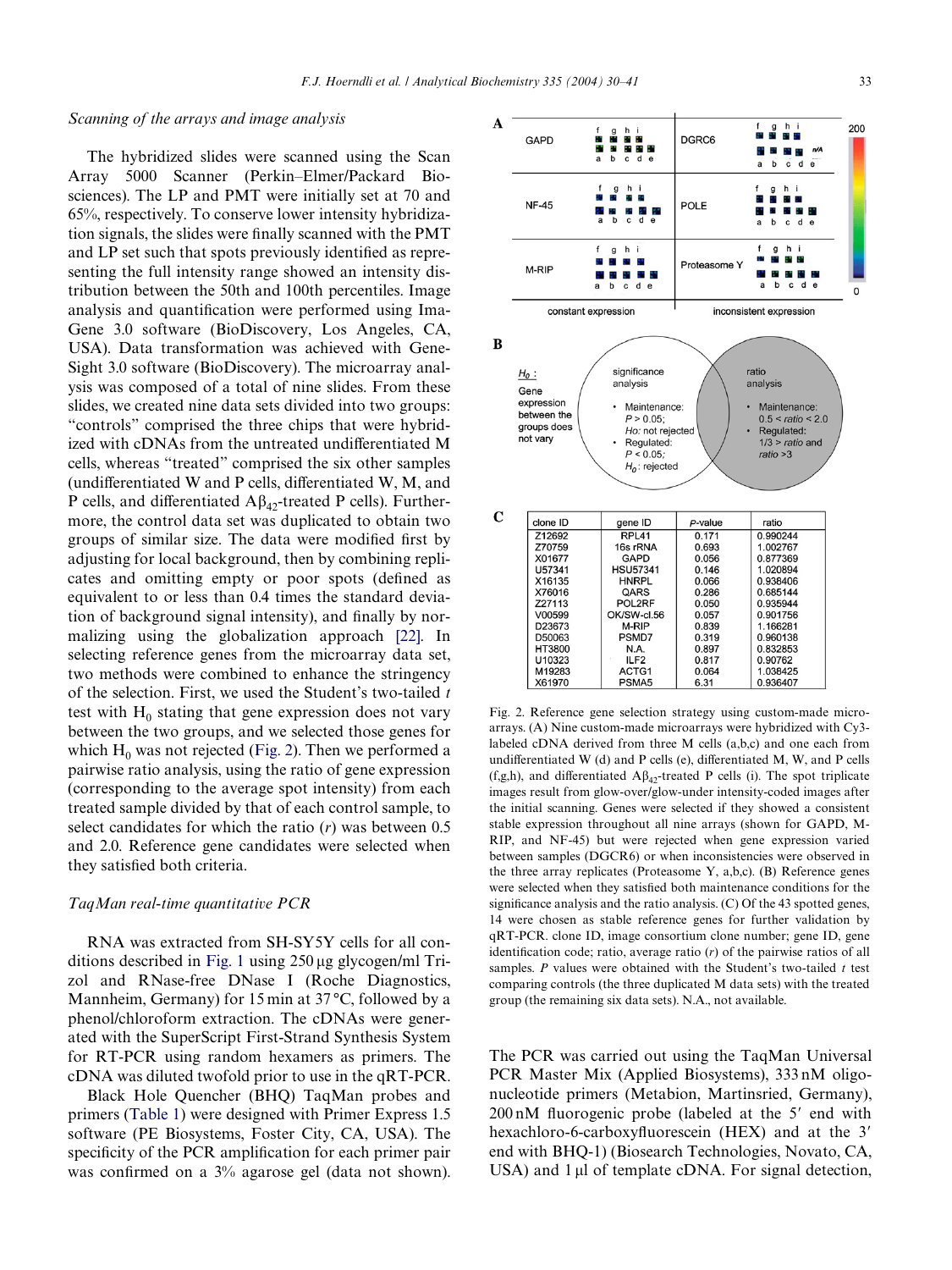<span id="page-4-0"></span>Table 1 Genes selected for spotting on the custom-made housekeeping arrays

| AJ000099<br>4545669<br>Lysosomal hyaluronidase<br>$\mathbf{1}$<br>m<br>$\overline{\mathbf{c}}$<br>KIAA0106<br>D14662<br>4654913<br>lm<br>3<br><b>KIAA0120</b><br>D21261<br>3619603<br>m<br>4<br><b>HH109</b><br>D <sub>2</sub> 3673<br>4840784<br>m<br>5<br>Proteasome subunit Y<br>D <sub>29012</sub><br>4810620<br>m<br>HLA class-I (HLA-A26) heavy chain (clone cMIY-1)<br>D32129<br>4849824<br>6<br>m<br>7<br>Proteasome subunit p40/Mov34 protein<br>D50063<br>4640894<br>m<br>8<br><b>KIAA0142</b><br>D63476<br>3834336<br>lm<br>9<br>MHC classe I<br>X12432<br>4703878<br>m<br>Elongation factor $EF-1-\alpha$<br>J04617<br>4341808<br>h<br>Ribosomal protein L37a (RPL37A)<br>L06499<br>5016324<br>h<br>RNA-binding protein (clone E 5.1)<br>L37368<br>4850931<br>m<br>clone S20iii 15, 3' end of CDS<br>L <sub>40</sub> 395<br>4763838<br>lm<br>c-yes-1<br>M15990<br>449421<br>lm<br>Ca 2-activated neutral protease large subunit (CANP)<br>M23254<br>3929691<br>m<br>Chromosome 1q subtelomeric squence D1S553<br>4331154<br>U06155<br>h<br>18-kDa Alu RNA-binding protein<br>4328576<br>U07857<br>m<br>Nuclear factor (NF) 45<br>U10323<br>4642434<br>m<br>Gps 1<br>4899251<br>U <sub>20285</sub><br>m<br>4838204<br>Tax1-binding protein TXBP151<br>U33821<br>m<br>E2 ubiquitin conjugation enzyme UbcH5B<br>U39317<br>4279322<br>1<br>Tetratricopeptide repeat protein (tpr1)<br>4864394<br>U46570<br>m<br>Histone deacetylase HD1<br>U50079<br>4855663<br>lm<br>Lysphosphatidic acid acyltransferase-a<br>U56417<br>3945415<br>m<br>Neurofilament triplet L protein<br>4815916<br>U57341<br>mh<br>Myelodysplasia/myeloid leukemia factor 2 (MLF2)<br>U57342<br>476569<br>m<br>Hypotehetical protein 384D8_2<br>U62317<br>4135830<br>m<br>Branched-chain amino acid aminotransferase (ECA 40)<br>U62739<br>4861163<br>m<br>SR31747-binding protein 1<br>4859914<br>U79528<br>m<br>Phosphomannomutase<br>U86070<br>4908320<br>m<br>Novel heterogeneous nuclear RNP protein, L protein<br>3939440<br>X16135<br>m<br>Ezrin<br>X51521<br>4620773<br>m<br>IFN-inducible $\gamma$ -2 protein<br>X59892<br>4299127<br>m<br>Macropain subunit ζ<br>X61970<br>4842426<br>lm<br>Caltractin<br>X72964<br>4454992<br>m<br>Protein phosphatase $1-\gamma$<br>X74008<br>4672352<br>lm<br>QRSHs glutaminyl-tRNA synthetase<br>X76013<br>4864470<br>m<br>MLN51<br>X80199<br>4565568<br>lm<br>X80763<br>5-HT2c receptor<br>4243520<br>m<br>ATP synthase<br>X83218<br>4684987<br>m<br>Thioredoxin reductase<br>X96484<br>4072281<br>lm<br>Z12962<br>DGCR6 protein<br>4346073<br>m<br>Homologue to yeast ribosomal protein L41<br>Z27113<br>4295040<br>lm<br>Z47727<br>3607380<br>RNA polymerase II subunit 14.4 kDa<br>lm<br>RNA polymerase II subunit<br>4795702<br>Z70759<br>h<br>Mitochondrial 16S rRNA<br>J03191<br>4764352<br>m<br>Profiling<br>M10277<br>4899685<br>lm<br>Cytoplasmic β-actin<br>M10277<br>5088253<br>h<br>Cytoskeletal γ-actin<br>M19283<br>5087969<br>${\rm m}$<br>Liver glyceraldehyde-3-phosphate dehydrogenase<br>4906960<br>X01677<br>h<br>Lactate dehydrogenase-A<br>H05914<br>43550<br>ND<br>Heat shock protein (hsp 70)<br>M11717<br>4852172<br>m<br>$\beta$ -tubulin (from clone D- $\beta$ -1)<br>V00599<br>4762093<br>mh | Number | Gene name | GenBank entry | Image ID | Expression level |
|--------------------------------------------------------------------------------------------------------------------------------------------------------------------------------------------------------------------------------------------------------------------------------------------------------------------------------------------------------------------------------------------------------------------------------------------------------------------------------------------------------------------------------------------------------------------------------------------------------------------------------------------------------------------------------------------------------------------------------------------------------------------------------------------------------------------------------------------------------------------------------------------------------------------------------------------------------------------------------------------------------------------------------------------------------------------------------------------------------------------------------------------------------------------------------------------------------------------------------------------------------------------------------------------------------------------------------------------------------------------------------------------------------------------------------------------------------------------------------------------------------------------------------------------------------------------------------------------------------------------------------------------------------------------------------------------------------------------------------------------------------------------------------------------------------------------------------------------------------------------------------------------------------------------------------------------------------------------------------------------------------------------------------------------------------------------------------------------------------------------------------------------------------------------------------------------------------------------------------------------------------------------------------------------------------------------------------------------------------------------------------------------------------------------------------------------------------------------------------------------------------------------------------------------------------------------------------------------------------------------------------------------------------------------------------------------------------------------------------------------------------------------------------------------------------------------------------------------------------------------------------------------------------------------------------------------------------------------------------------------------------------------------------------------------------------------------------------------------------------------------------------------------------------------------------------------------------------------------------------------------------|--------|-----------|---------------|----------|------------------|
|                                                                                                                                                                                                                                                                                                                                                                                                                                                                                                                                                                                                                                                                                                                                                                                                                                                                                                                                                                                                                                                                                                                                                                                                                                                                                                                                                                                                                                                                                                                                                                                                                                                                                                                                                                                                                                                                                                                                                                                                                                                                                                                                                                                                                                                                                                                                                                                                                                                                                                                                                                                                                                                                                                                                                                                                                                                                                                                                                                                                                                                                                                                                                                                                                                                        |        |           |               |          |                  |
|                                                                                                                                                                                                                                                                                                                                                                                                                                                                                                                                                                                                                                                                                                                                                                                                                                                                                                                                                                                                                                                                                                                                                                                                                                                                                                                                                                                                                                                                                                                                                                                                                                                                                                                                                                                                                                                                                                                                                                                                                                                                                                                                                                                                                                                                                                                                                                                                                                                                                                                                                                                                                                                                                                                                                                                                                                                                                                                                                                                                                                                                                                                                                                                                                                                        |        |           |               |          |                  |
|                                                                                                                                                                                                                                                                                                                                                                                                                                                                                                                                                                                                                                                                                                                                                                                                                                                                                                                                                                                                                                                                                                                                                                                                                                                                                                                                                                                                                                                                                                                                                                                                                                                                                                                                                                                                                                                                                                                                                                                                                                                                                                                                                                                                                                                                                                                                                                                                                                                                                                                                                                                                                                                                                                                                                                                                                                                                                                                                                                                                                                                                                                                                                                                                                                                        |        |           |               |          |                  |
|                                                                                                                                                                                                                                                                                                                                                                                                                                                                                                                                                                                                                                                                                                                                                                                                                                                                                                                                                                                                                                                                                                                                                                                                                                                                                                                                                                                                                                                                                                                                                                                                                                                                                                                                                                                                                                                                                                                                                                                                                                                                                                                                                                                                                                                                                                                                                                                                                                                                                                                                                                                                                                                                                                                                                                                                                                                                                                                                                                                                                                                                                                                                                                                                                                                        |        |           |               |          |                  |
|                                                                                                                                                                                                                                                                                                                                                                                                                                                                                                                                                                                                                                                                                                                                                                                                                                                                                                                                                                                                                                                                                                                                                                                                                                                                                                                                                                                                                                                                                                                                                                                                                                                                                                                                                                                                                                                                                                                                                                                                                                                                                                                                                                                                                                                                                                                                                                                                                                                                                                                                                                                                                                                                                                                                                                                                                                                                                                                                                                                                                                                                                                                                                                                                                                                        |        |           |               |          |                  |
|                                                                                                                                                                                                                                                                                                                                                                                                                                                                                                                                                                                                                                                                                                                                                                                                                                                                                                                                                                                                                                                                                                                                                                                                                                                                                                                                                                                                                                                                                                                                                                                                                                                                                                                                                                                                                                                                                                                                                                                                                                                                                                                                                                                                                                                                                                                                                                                                                                                                                                                                                                                                                                                                                                                                                                                                                                                                                                                                                                                                                                                                                                                                                                                                                                                        |        |           |               |          |                  |
|                                                                                                                                                                                                                                                                                                                                                                                                                                                                                                                                                                                                                                                                                                                                                                                                                                                                                                                                                                                                                                                                                                                                                                                                                                                                                                                                                                                                                                                                                                                                                                                                                                                                                                                                                                                                                                                                                                                                                                                                                                                                                                                                                                                                                                                                                                                                                                                                                                                                                                                                                                                                                                                                                                                                                                                                                                                                                                                                                                                                                                                                                                                                                                                                                                                        |        |           |               |          |                  |
|                                                                                                                                                                                                                                                                                                                                                                                                                                                                                                                                                                                                                                                                                                                                                                                                                                                                                                                                                                                                                                                                                                                                                                                                                                                                                                                                                                                                                                                                                                                                                                                                                                                                                                                                                                                                                                                                                                                                                                                                                                                                                                                                                                                                                                                                                                                                                                                                                                                                                                                                                                                                                                                                                                                                                                                                                                                                                                                                                                                                                                                                                                                                                                                                                                                        |        |           |               |          |                  |
|                                                                                                                                                                                                                                                                                                                                                                                                                                                                                                                                                                                                                                                                                                                                                                                                                                                                                                                                                                                                                                                                                                                                                                                                                                                                                                                                                                                                                                                                                                                                                                                                                                                                                                                                                                                                                                                                                                                                                                                                                                                                                                                                                                                                                                                                                                                                                                                                                                                                                                                                                                                                                                                                                                                                                                                                                                                                                                                                                                                                                                                                                                                                                                                                                                                        |        |           |               |          |                  |
|                                                                                                                                                                                                                                                                                                                                                                                                                                                                                                                                                                                                                                                                                                                                                                                                                                                                                                                                                                                                                                                                                                                                                                                                                                                                                                                                                                                                                                                                                                                                                                                                                                                                                                                                                                                                                                                                                                                                                                                                                                                                                                                                                                                                                                                                                                                                                                                                                                                                                                                                                                                                                                                                                                                                                                                                                                                                                                                                                                                                                                                                                                                                                                                                                                                        | 10     |           |               |          |                  |
|                                                                                                                                                                                                                                                                                                                                                                                                                                                                                                                                                                                                                                                                                                                                                                                                                                                                                                                                                                                                                                                                                                                                                                                                                                                                                                                                                                                                                                                                                                                                                                                                                                                                                                                                                                                                                                                                                                                                                                                                                                                                                                                                                                                                                                                                                                                                                                                                                                                                                                                                                                                                                                                                                                                                                                                                                                                                                                                                                                                                                                                                                                                                                                                                                                                        | 11     |           |               |          |                  |
|                                                                                                                                                                                                                                                                                                                                                                                                                                                                                                                                                                                                                                                                                                                                                                                                                                                                                                                                                                                                                                                                                                                                                                                                                                                                                                                                                                                                                                                                                                                                                                                                                                                                                                                                                                                                                                                                                                                                                                                                                                                                                                                                                                                                                                                                                                                                                                                                                                                                                                                                                                                                                                                                                                                                                                                                                                                                                                                                                                                                                                                                                                                                                                                                                                                        | 12     |           |               |          |                  |
|                                                                                                                                                                                                                                                                                                                                                                                                                                                                                                                                                                                                                                                                                                                                                                                                                                                                                                                                                                                                                                                                                                                                                                                                                                                                                                                                                                                                                                                                                                                                                                                                                                                                                                                                                                                                                                                                                                                                                                                                                                                                                                                                                                                                                                                                                                                                                                                                                                                                                                                                                                                                                                                                                                                                                                                                                                                                                                                                                                                                                                                                                                                                                                                                                                                        | 13     |           |               |          |                  |
|                                                                                                                                                                                                                                                                                                                                                                                                                                                                                                                                                                                                                                                                                                                                                                                                                                                                                                                                                                                                                                                                                                                                                                                                                                                                                                                                                                                                                                                                                                                                                                                                                                                                                                                                                                                                                                                                                                                                                                                                                                                                                                                                                                                                                                                                                                                                                                                                                                                                                                                                                                                                                                                                                                                                                                                                                                                                                                                                                                                                                                                                                                                                                                                                                                                        | 14     |           |               |          |                  |
|                                                                                                                                                                                                                                                                                                                                                                                                                                                                                                                                                                                                                                                                                                                                                                                                                                                                                                                                                                                                                                                                                                                                                                                                                                                                                                                                                                                                                                                                                                                                                                                                                                                                                                                                                                                                                                                                                                                                                                                                                                                                                                                                                                                                                                                                                                                                                                                                                                                                                                                                                                                                                                                                                                                                                                                                                                                                                                                                                                                                                                                                                                                                                                                                                                                        | 15     |           |               |          |                  |
|                                                                                                                                                                                                                                                                                                                                                                                                                                                                                                                                                                                                                                                                                                                                                                                                                                                                                                                                                                                                                                                                                                                                                                                                                                                                                                                                                                                                                                                                                                                                                                                                                                                                                                                                                                                                                                                                                                                                                                                                                                                                                                                                                                                                                                                                                                                                                                                                                                                                                                                                                                                                                                                                                                                                                                                                                                                                                                                                                                                                                                                                                                                                                                                                                                                        | 16     |           |               |          |                  |
|                                                                                                                                                                                                                                                                                                                                                                                                                                                                                                                                                                                                                                                                                                                                                                                                                                                                                                                                                                                                                                                                                                                                                                                                                                                                                                                                                                                                                                                                                                                                                                                                                                                                                                                                                                                                                                                                                                                                                                                                                                                                                                                                                                                                                                                                                                                                                                                                                                                                                                                                                                                                                                                                                                                                                                                                                                                                                                                                                                                                                                                                                                                                                                                                                                                        | 17     |           |               |          |                  |
|                                                                                                                                                                                                                                                                                                                                                                                                                                                                                                                                                                                                                                                                                                                                                                                                                                                                                                                                                                                                                                                                                                                                                                                                                                                                                                                                                                                                                                                                                                                                                                                                                                                                                                                                                                                                                                                                                                                                                                                                                                                                                                                                                                                                                                                                                                                                                                                                                                                                                                                                                                                                                                                                                                                                                                                                                                                                                                                                                                                                                                                                                                                                                                                                                                                        | 18     |           |               |          |                  |
|                                                                                                                                                                                                                                                                                                                                                                                                                                                                                                                                                                                                                                                                                                                                                                                                                                                                                                                                                                                                                                                                                                                                                                                                                                                                                                                                                                                                                                                                                                                                                                                                                                                                                                                                                                                                                                                                                                                                                                                                                                                                                                                                                                                                                                                                                                                                                                                                                                                                                                                                                                                                                                                                                                                                                                                                                                                                                                                                                                                                                                                                                                                                                                                                                                                        | 19     |           |               |          |                  |
|                                                                                                                                                                                                                                                                                                                                                                                                                                                                                                                                                                                                                                                                                                                                                                                                                                                                                                                                                                                                                                                                                                                                                                                                                                                                                                                                                                                                                                                                                                                                                                                                                                                                                                                                                                                                                                                                                                                                                                                                                                                                                                                                                                                                                                                                                                                                                                                                                                                                                                                                                                                                                                                                                                                                                                                                                                                                                                                                                                                                                                                                                                                                                                                                                                                        | 20     |           |               |          |                  |
|                                                                                                                                                                                                                                                                                                                                                                                                                                                                                                                                                                                                                                                                                                                                                                                                                                                                                                                                                                                                                                                                                                                                                                                                                                                                                                                                                                                                                                                                                                                                                                                                                                                                                                                                                                                                                                                                                                                                                                                                                                                                                                                                                                                                                                                                                                                                                                                                                                                                                                                                                                                                                                                                                                                                                                                                                                                                                                                                                                                                                                                                                                                                                                                                                                                        | 21     |           |               |          |                  |
|                                                                                                                                                                                                                                                                                                                                                                                                                                                                                                                                                                                                                                                                                                                                                                                                                                                                                                                                                                                                                                                                                                                                                                                                                                                                                                                                                                                                                                                                                                                                                                                                                                                                                                                                                                                                                                                                                                                                                                                                                                                                                                                                                                                                                                                                                                                                                                                                                                                                                                                                                                                                                                                                                                                                                                                                                                                                                                                                                                                                                                                                                                                                                                                                                                                        | 22     |           |               |          |                  |
|                                                                                                                                                                                                                                                                                                                                                                                                                                                                                                                                                                                                                                                                                                                                                                                                                                                                                                                                                                                                                                                                                                                                                                                                                                                                                                                                                                                                                                                                                                                                                                                                                                                                                                                                                                                                                                                                                                                                                                                                                                                                                                                                                                                                                                                                                                                                                                                                                                                                                                                                                                                                                                                                                                                                                                                                                                                                                                                                                                                                                                                                                                                                                                                                                                                        | 23     |           |               |          |                  |
|                                                                                                                                                                                                                                                                                                                                                                                                                                                                                                                                                                                                                                                                                                                                                                                                                                                                                                                                                                                                                                                                                                                                                                                                                                                                                                                                                                                                                                                                                                                                                                                                                                                                                                                                                                                                                                                                                                                                                                                                                                                                                                                                                                                                                                                                                                                                                                                                                                                                                                                                                                                                                                                                                                                                                                                                                                                                                                                                                                                                                                                                                                                                                                                                                                                        | 24     |           |               |          |                  |
|                                                                                                                                                                                                                                                                                                                                                                                                                                                                                                                                                                                                                                                                                                                                                                                                                                                                                                                                                                                                                                                                                                                                                                                                                                                                                                                                                                                                                                                                                                                                                                                                                                                                                                                                                                                                                                                                                                                                                                                                                                                                                                                                                                                                                                                                                                                                                                                                                                                                                                                                                                                                                                                                                                                                                                                                                                                                                                                                                                                                                                                                                                                                                                                                                                                        | 25     |           |               |          |                  |
|                                                                                                                                                                                                                                                                                                                                                                                                                                                                                                                                                                                                                                                                                                                                                                                                                                                                                                                                                                                                                                                                                                                                                                                                                                                                                                                                                                                                                                                                                                                                                                                                                                                                                                                                                                                                                                                                                                                                                                                                                                                                                                                                                                                                                                                                                                                                                                                                                                                                                                                                                                                                                                                                                                                                                                                                                                                                                                                                                                                                                                                                                                                                                                                                                                                        | 26     |           |               |          |                  |
|                                                                                                                                                                                                                                                                                                                                                                                                                                                                                                                                                                                                                                                                                                                                                                                                                                                                                                                                                                                                                                                                                                                                                                                                                                                                                                                                                                                                                                                                                                                                                                                                                                                                                                                                                                                                                                                                                                                                                                                                                                                                                                                                                                                                                                                                                                                                                                                                                                                                                                                                                                                                                                                                                                                                                                                                                                                                                                                                                                                                                                                                                                                                                                                                                                                        | 27     |           |               |          |                  |
|                                                                                                                                                                                                                                                                                                                                                                                                                                                                                                                                                                                                                                                                                                                                                                                                                                                                                                                                                                                                                                                                                                                                                                                                                                                                                                                                                                                                                                                                                                                                                                                                                                                                                                                                                                                                                                                                                                                                                                                                                                                                                                                                                                                                                                                                                                                                                                                                                                                                                                                                                                                                                                                                                                                                                                                                                                                                                                                                                                                                                                                                                                                                                                                                                                                        | 28     |           |               |          |                  |
|                                                                                                                                                                                                                                                                                                                                                                                                                                                                                                                                                                                                                                                                                                                                                                                                                                                                                                                                                                                                                                                                                                                                                                                                                                                                                                                                                                                                                                                                                                                                                                                                                                                                                                                                                                                                                                                                                                                                                                                                                                                                                                                                                                                                                                                                                                                                                                                                                                                                                                                                                                                                                                                                                                                                                                                                                                                                                                                                                                                                                                                                                                                                                                                                                                                        | 29     |           |               |          |                  |
|                                                                                                                                                                                                                                                                                                                                                                                                                                                                                                                                                                                                                                                                                                                                                                                                                                                                                                                                                                                                                                                                                                                                                                                                                                                                                                                                                                                                                                                                                                                                                                                                                                                                                                                                                                                                                                                                                                                                                                                                                                                                                                                                                                                                                                                                                                                                                                                                                                                                                                                                                                                                                                                                                                                                                                                                                                                                                                                                                                                                                                                                                                                                                                                                                                                        | 30     |           |               |          |                  |
|                                                                                                                                                                                                                                                                                                                                                                                                                                                                                                                                                                                                                                                                                                                                                                                                                                                                                                                                                                                                                                                                                                                                                                                                                                                                                                                                                                                                                                                                                                                                                                                                                                                                                                                                                                                                                                                                                                                                                                                                                                                                                                                                                                                                                                                                                                                                                                                                                                                                                                                                                                                                                                                                                                                                                                                                                                                                                                                                                                                                                                                                                                                                                                                                                                                        | 31     |           |               |          |                  |
|                                                                                                                                                                                                                                                                                                                                                                                                                                                                                                                                                                                                                                                                                                                                                                                                                                                                                                                                                                                                                                                                                                                                                                                                                                                                                                                                                                                                                                                                                                                                                                                                                                                                                                                                                                                                                                                                                                                                                                                                                                                                                                                                                                                                                                                                                                                                                                                                                                                                                                                                                                                                                                                                                                                                                                                                                                                                                                                                                                                                                                                                                                                                                                                                                                                        | 32     |           |               |          |                  |
|                                                                                                                                                                                                                                                                                                                                                                                                                                                                                                                                                                                                                                                                                                                                                                                                                                                                                                                                                                                                                                                                                                                                                                                                                                                                                                                                                                                                                                                                                                                                                                                                                                                                                                                                                                                                                                                                                                                                                                                                                                                                                                                                                                                                                                                                                                                                                                                                                                                                                                                                                                                                                                                                                                                                                                                                                                                                                                                                                                                                                                                                                                                                                                                                                                                        | 33     |           |               |          |                  |
|                                                                                                                                                                                                                                                                                                                                                                                                                                                                                                                                                                                                                                                                                                                                                                                                                                                                                                                                                                                                                                                                                                                                                                                                                                                                                                                                                                                                                                                                                                                                                                                                                                                                                                                                                                                                                                                                                                                                                                                                                                                                                                                                                                                                                                                                                                                                                                                                                                                                                                                                                                                                                                                                                                                                                                                                                                                                                                                                                                                                                                                                                                                                                                                                                                                        | 34     |           |               |          |                  |
|                                                                                                                                                                                                                                                                                                                                                                                                                                                                                                                                                                                                                                                                                                                                                                                                                                                                                                                                                                                                                                                                                                                                                                                                                                                                                                                                                                                                                                                                                                                                                                                                                                                                                                                                                                                                                                                                                                                                                                                                                                                                                                                                                                                                                                                                                                                                                                                                                                                                                                                                                                                                                                                                                                                                                                                                                                                                                                                                                                                                                                                                                                                                                                                                                                                        | 35     |           |               |          |                  |
|                                                                                                                                                                                                                                                                                                                                                                                                                                                                                                                                                                                                                                                                                                                                                                                                                                                                                                                                                                                                                                                                                                                                                                                                                                                                                                                                                                                                                                                                                                                                                                                                                                                                                                                                                                                                                                                                                                                                                                                                                                                                                                                                                                                                                                                                                                                                                                                                                                                                                                                                                                                                                                                                                                                                                                                                                                                                                                                                                                                                                                                                                                                                                                                                                                                        | 36     |           |               |          |                  |
|                                                                                                                                                                                                                                                                                                                                                                                                                                                                                                                                                                                                                                                                                                                                                                                                                                                                                                                                                                                                                                                                                                                                                                                                                                                                                                                                                                                                                                                                                                                                                                                                                                                                                                                                                                                                                                                                                                                                                                                                                                                                                                                                                                                                                                                                                                                                                                                                                                                                                                                                                                                                                                                                                                                                                                                                                                                                                                                                                                                                                                                                                                                                                                                                                                                        | 37     |           |               |          |                  |
|                                                                                                                                                                                                                                                                                                                                                                                                                                                                                                                                                                                                                                                                                                                                                                                                                                                                                                                                                                                                                                                                                                                                                                                                                                                                                                                                                                                                                                                                                                                                                                                                                                                                                                                                                                                                                                                                                                                                                                                                                                                                                                                                                                                                                                                                                                                                                                                                                                                                                                                                                                                                                                                                                                                                                                                                                                                                                                                                                                                                                                                                                                                                                                                                                                                        | 38     |           |               |          |                  |
|                                                                                                                                                                                                                                                                                                                                                                                                                                                                                                                                                                                                                                                                                                                                                                                                                                                                                                                                                                                                                                                                                                                                                                                                                                                                                                                                                                                                                                                                                                                                                                                                                                                                                                                                                                                                                                                                                                                                                                                                                                                                                                                                                                                                                                                                                                                                                                                                                                                                                                                                                                                                                                                                                                                                                                                                                                                                                                                                                                                                                                                                                                                                                                                                                                                        | 39     |           |               |          |                  |
|                                                                                                                                                                                                                                                                                                                                                                                                                                                                                                                                                                                                                                                                                                                                                                                                                                                                                                                                                                                                                                                                                                                                                                                                                                                                                                                                                                                                                                                                                                                                                                                                                                                                                                                                                                                                                                                                                                                                                                                                                                                                                                                                                                                                                                                                                                                                                                                                                                                                                                                                                                                                                                                                                                                                                                                                                                                                                                                                                                                                                                                                                                                                                                                                                                                        | 40     |           |               |          |                  |
|                                                                                                                                                                                                                                                                                                                                                                                                                                                                                                                                                                                                                                                                                                                                                                                                                                                                                                                                                                                                                                                                                                                                                                                                                                                                                                                                                                                                                                                                                                                                                                                                                                                                                                                                                                                                                                                                                                                                                                                                                                                                                                                                                                                                                                                                                                                                                                                                                                                                                                                                                                                                                                                                                                                                                                                                                                                                                                                                                                                                                                                                                                                                                                                                                                                        | 41     |           |               |          |                  |
|                                                                                                                                                                                                                                                                                                                                                                                                                                                                                                                                                                                                                                                                                                                                                                                                                                                                                                                                                                                                                                                                                                                                                                                                                                                                                                                                                                                                                                                                                                                                                                                                                                                                                                                                                                                                                                                                                                                                                                                                                                                                                                                                                                                                                                                                                                                                                                                                                                                                                                                                                                                                                                                                                                                                                                                                                                                                                                                                                                                                                                                                                                                                                                                                                                                        | 42     |           |               |          |                  |
|                                                                                                                                                                                                                                                                                                                                                                                                                                                                                                                                                                                                                                                                                                                                                                                                                                                                                                                                                                                                                                                                                                                                                                                                                                                                                                                                                                                                                                                                                                                                                                                                                                                                                                                                                                                                                                                                                                                                                                                                                                                                                                                                                                                                                                                                                                                                                                                                                                                                                                                                                                                                                                                                                                                                                                                                                                                                                                                                                                                                                                                                                                                                                                                                                                                        | 43     |           |               |          |                  |
|                                                                                                                                                                                                                                                                                                                                                                                                                                                                                                                                                                                                                                                                                                                                                                                                                                                                                                                                                                                                                                                                                                                                                                                                                                                                                                                                                                                                                                                                                                                                                                                                                                                                                                                                                                                                                                                                                                                                                                                                                                                                                                                                                                                                                                                                                                                                                                                                                                                                                                                                                                                                                                                                                                                                                                                                                                                                                                                                                                                                                                                                                                                                                                                                                                                        | 44     |           |               |          |                  |
|                                                                                                                                                                                                                                                                                                                                                                                                                                                                                                                                                                                                                                                                                                                                                                                                                                                                                                                                                                                                                                                                                                                                                                                                                                                                                                                                                                                                                                                                                                                                                                                                                                                                                                                                                                                                                                                                                                                                                                                                                                                                                                                                                                                                                                                                                                                                                                                                                                                                                                                                                                                                                                                                                                                                                                                                                                                                                                                                                                                                                                                                                                                                                                                                                                                        | 45     |           |               |          |                  |
|                                                                                                                                                                                                                                                                                                                                                                                                                                                                                                                                                                                                                                                                                                                                                                                                                                                                                                                                                                                                                                                                                                                                                                                                                                                                                                                                                                                                                                                                                                                                                                                                                                                                                                                                                                                                                                                                                                                                                                                                                                                                                                                                                                                                                                                                                                                                                                                                                                                                                                                                                                                                                                                                                                                                                                                                                                                                                                                                                                                                                                                                                                                                                                                                                                                        | 46     |           |               |          |                  |
|                                                                                                                                                                                                                                                                                                                                                                                                                                                                                                                                                                                                                                                                                                                                                                                                                                                                                                                                                                                                                                                                                                                                                                                                                                                                                                                                                                                                                                                                                                                                                                                                                                                                                                                                                                                                                                                                                                                                                                                                                                                                                                                                                                                                                                                                                                                                                                                                                                                                                                                                                                                                                                                                                                                                                                                                                                                                                                                                                                                                                                                                                                                                                                                                                                                        | 47     |           |               |          |                  |
|                                                                                                                                                                                                                                                                                                                                                                                                                                                                                                                                                                                                                                                                                                                                                                                                                                                                                                                                                                                                                                                                                                                                                                                                                                                                                                                                                                                                                                                                                                                                                                                                                                                                                                                                                                                                                                                                                                                                                                                                                                                                                                                                                                                                                                                                                                                                                                                                                                                                                                                                                                                                                                                                                                                                                                                                                                                                                                                                                                                                                                                                                                                                                                                                                                                        | 48     |           |               |          |                  |
|                                                                                                                                                                                                                                                                                                                                                                                                                                                                                                                                                                                                                                                                                                                                                                                                                                                                                                                                                                                                                                                                                                                                                                                                                                                                                                                                                                                                                                                                                                                                                                                                                                                                                                                                                                                                                                                                                                                                                                                                                                                                                                                                                                                                                                                                                                                                                                                                                                                                                                                                                                                                                                                                                                                                                                                                                                                                                                                                                                                                                                                                                                                                                                                                                                                        | 49     |           |               |          |                  |
|                                                                                                                                                                                                                                                                                                                                                                                                                                                                                                                                                                                                                                                                                                                                                                                                                                                                                                                                                                                                                                                                                                                                                                                                                                                                                                                                                                                                                                                                                                                                                                                                                                                                                                                                                                                                                                                                                                                                                                                                                                                                                                                                                                                                                                                                                                                                                                                                                                                                                                                                                                                                                                                                                                                                                                                                                                                                                                                                                                                                                                                                                                                                                                                                                                                        | 50     |           |               |          |                  |
|                                                                                                                                                                                                                                                                                                                                                                                                                                                                                                                                                                                                                                                                                                                                                                                                                                                                                                                                                                                                                                                                                                                                                                                                                                                                                                                                                                                                                                                                                                                                                                                                                                                                                                                                                                                                                                                                                                                                                                                                                                                                                                                                                                                                                                                                                                                                                                                                                                                                                                                                                                                                                                                                                                                                                                                                                                                                                                                                                                                                                                                                                                                                                                                                                                                        | 51     |           |               |          |                  |
|                                                                                                                                                                                                                                                                                                                                                                                                                                                                                                                                                                                                                                                                                                                                                                                                                                                                                                                                                                                                                                                                                                                                                                                                                                                                                                                                                                                                                                                                                                                                                                                                                                                                                                                                                                                                                                                                                                                                                                                                                                                                                                                                                                                                                                                                                                                                                                                                                                                                                                                                                                                                                                                                                                                                                                                                                                                                                                                                                                                                                                                                                                                                                                                                                                                        | 52     |           |               |          |                  |
|                                                                                                                                                                                                                                                                                                                                                                                                                                                                                                                                                                                                                                                                                                                                                                                                                                                                                                                                                                                                                                                                                                                                                                                                                                                                                                                                                                                                                                                                                                                                                                                                                                                                                                                                                                                                                                                                                                                                                                                                                                                                                                                                                                                                                                                                                                                                                                                                                                                                                                                                                                                                                                                                                                                                                                                                                                                                                                                                                                                                                                                                                                                                                                                                                                                        | 53     |           |               |          |                  |

*Note.* Based on a previous study by Warrington et al. [\[12\]](#page-10-6) and sequencing information, we spotted 43 of 53 genes onto epoxy slides to create a custom-made housekeeping array. The previously published gene information includes gene name, GenBank entry (GenBank accession number), image ID (clone number of the image consortium agar clone databank), and expression level (h, more than 100 copies/cell; mh, 50–100 copies; m, 50 copies; lm, 10–50 copies; l, less than 10 copies; ND, not determined).

the ABI Prism 7700 Sequence Detector System was programmed with an initial sterilization step of 2 min at 50 °C, followed by 10 min denaturation at 95 °C and 40 temperature cycles for 15s at 95 °C and 1 min at 60 °C. All measurements were produced in duplicate, and for each qRT-PCR primer/probe set, reaction efficiency estimates were derived from standard curves that were generated using serial dilutions of the corresponding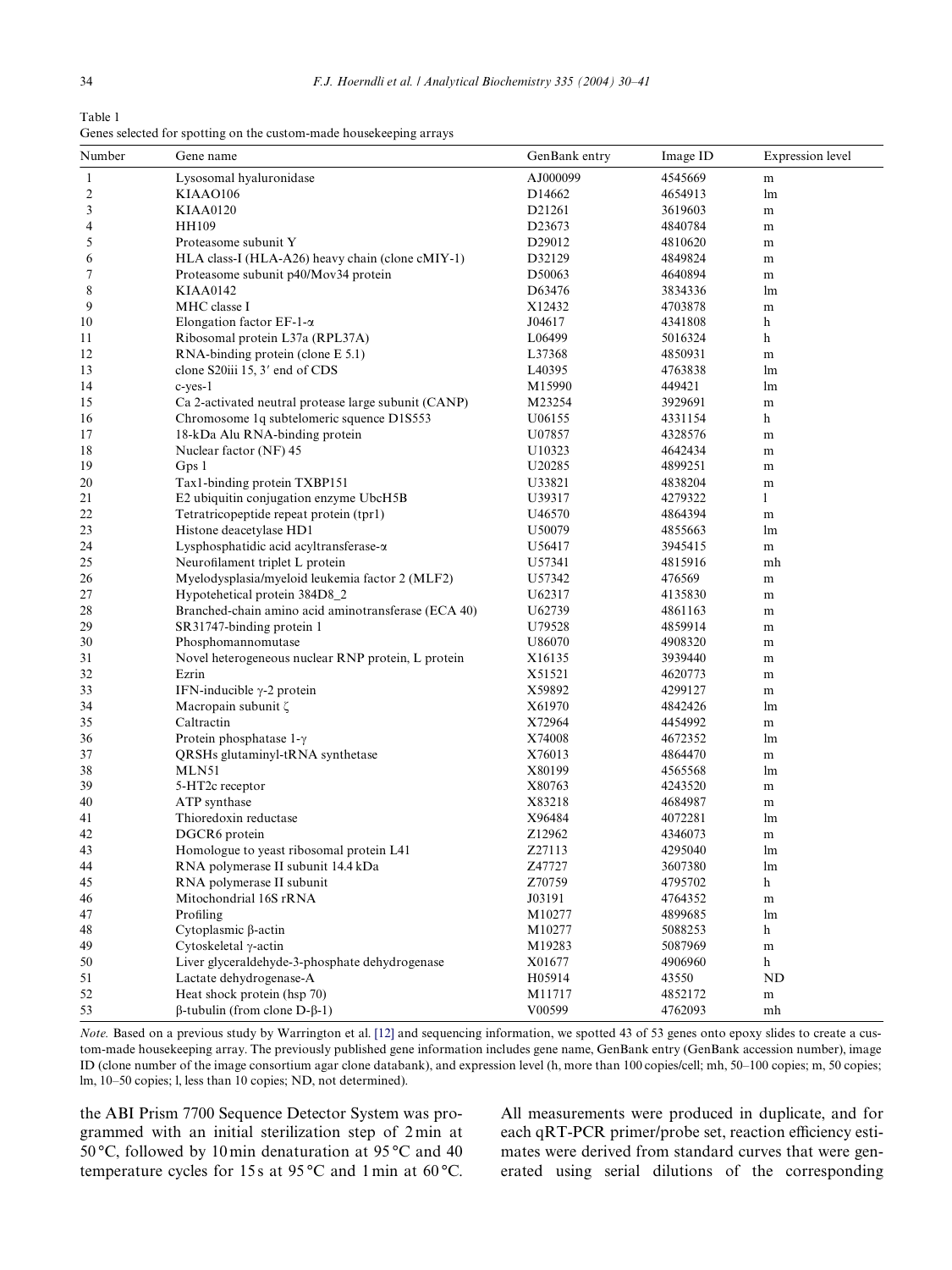plasmid. These were then used to transform the cycle threshold (*Ct*) values for analysis with geNorm 1.3 software [\[20\]](#page-10-13). The geNorm VBA applet for Microsoft Excel determines the most stable housekeeping genes from a set of genes in a given panel of cDNA samples. It calculates a gene expression normalization factor for each tissue sample based on the geometric mean of a user-defined number of housekeeping genes [\[20\].](#page-10-13) The software can be downloaded [\(http://medgen31.ugent.be/](http://medgen31.ugent.be/jvdesomp/genorm) [jvdesomp/genorm\)](http://medgen31.ugent.be/jvdesomp/genorm).

# **Results**

# *Selection of reference gene cDNAs from custom-made microarrays*

We chose 47 genes based on a previous selection [\[12\],](#page-10-6) added a further six classical employed reference genes (cytoplasmic β-actin, cytoskeletal γ-actin, liver glyceraldehyde-3-phosphate dehydrogenase, lactate dehydrogenase-A, heat shock protein 70, and  $\beta$ -tubulin), and spotted the corresponding cDNA clones onto epoxy slides to create our own custom-made housekeeping array ([Table 1\)](#page-4-0). High expression was defined as more than 100 copies/cell, medium expression as a copy number between 10 and 50, and low expression as less than 5 copies/cell, in accordance with previous studies [\[6\].](#page-10-9) After sequencing and alignment with the published Gen-Bank sequences, 43 of the 53 cDNA clones were verified and spotted onto the epoxy slide.

To specifically select for candidates that could be used as stable reference genes in our tissue culture system, RNA was isolated for a subset of the conditions described in [Fig. 1](#page-2-0). These included plates with nondifferentiated mock (M), wild-type tau (W), and P301L tauoverexpressing cells (P). Moreover, the M, W, and P lines were sequentially incubated with retinoic acid (RA) and brain derived nerve growth factor (BDNF) to induce neuronal differentiation. In addition, RNA was extracted from differentiated P cells that were treated for 5 days with  $A\beta_{42}$  [\[13\]](#page-10-7). The RNA was reverse transcribed using Cy3-dCTP and was hybridized to the housekeeping array ([Fig. 2](#page-3-0)A). After normalization for global pixel intensities and exclusion of empty and poor spots, the nine microarrays were compared and analyzed. The data were divided into those for "controls" and "treated." The control group comprised the signals derived from the three M samples duplicated to obtain equally sized groups, whereas the treated group contained the data of the other six samples.

Using the Student's two-tailed *t* test to compare the control with treated groups, genes were considered stable when they showed a *P*> 0.05 and when the ratio of intensities of the compared samples was between 0.5 and 2.0 ([Fig. 2](#page-3-0)B). Furthermore, candidates showing no

reproducibility among the three M replicates (e.g., proteasome Y in [Fig. 2A](#page-3-0)) were also excluded from further analysis. As such, we obtained a list of 14 candidates that included GAPD [\(Fig. 2C](#page-3-0)). Of these genes, five were predicted to be expressed at a high level (with more than 100 copies/cell), nine at a medium level (with 10– 50 copies/cell), and one at a low level (with less than 5 copies/cell). Pixel intensities of spots corresponding to these three expression categories were mostly in accordance with the predicted levels using the glow-over/ glow-under scala to interpret pixel intensities. These ranged from 0 (black) to 100 (green) to 200 (white). Genes with high copy numbers ranged from 140 to 200 (yellow–red to white). Medium copy number genes comprised intensity values ranging from 80 to 150 (blue– green). Genes predicted to be lowly expressed showed intensities between 30 and 80 (deep blue to light blue). Of these 14 genes [\(Fig. 2](#page-3-0)C), 8 were validated by qRT-PCR [\(Table 2](#page-6-0)).

# *Validation of eight candidate genes by qRT-PCR using the geNorm normalization approach*

To validate the candidate genes selected from the housekeeping array, we created nine qRT-PCR primer and probe sets (eight candidates plus ATP50) that were tested in biological triplicates for all conditions described in [Fig. 1](#page-2-0). Primers and qRT-PCR probes were selected to hybridize specifically to human cDNA. Furthermore, the following criteria were applied for the selection and design of the qRT-PCR primer and probe sets: constitutive expression in the two differentiation states of the SH-SY5Y cells and on  $A\beta_{42}$  treatment. Also, when known, the probes were made to span conserved exon–exon boundaries to avoid priming from contaminating DNA. The sequences of the primers and probes, the sizes of the amplicons, and the GenBank accession numbers are listed in [Table 2.](#page-6-0)

The specificity of each qRT-PCR primer and probe set was checked on agarose gels and confirmed when a single band of the predicted size was obtained (data not shown). For each specific primer and probe set, we used 10-fold dilutions of either the plasmid or the oligonucleotide of the corresponding qRT-PCR primer and probe set to create a standard curve that was used for an absolute quantification of the samples. The efficiency and detection range of each specific set was evaluated by creating a pool of all samples with a series of twofold dilutions. The average efficiency was  $87.5\%$  (SD =  $20\%$ ), and the average correlation coefficient of detection was  $0.98$  (SD = 0.02, range 0.960–0.982).

Of the 43 genes spotted on the custom-made microarray, ATP50 ([Tables 1 and 2](#page-4-0) and [Fig. 3\)](#page-7-0) was not considered as a stable gene but was included for the  $qRT-PCR$  as a negative control. For each specific  $qRT-$ PCR primer and probe set, a standard curve was generated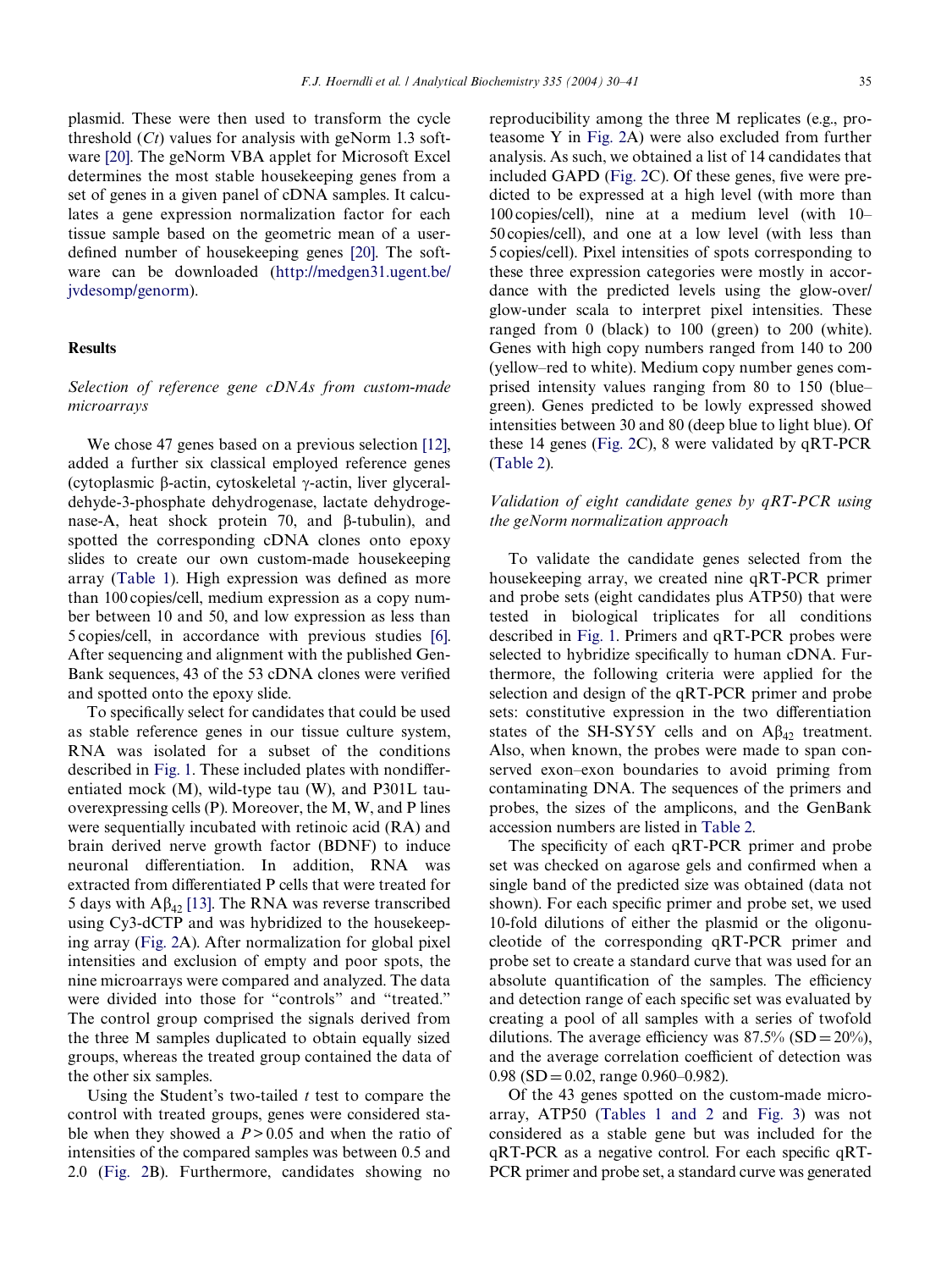<span id="page-6-0"></span>Table 2 Selected qRT-PCR primer and probe sets

| Gene ID     | Accession number | Oligonucleotides                                                                                                   | Amplicon size (bp) |
|-------------|------------------|--------------------------------------------------------------------------------------------------------------------|--------------------|
| <b>TAU</b>  | A001X18          | (1) 5'-CAAGACCAAGAGGGTGACACG-3'<br>(2) 5'-CTGGCCTGAAAGAATCTCCCCTGCA-3'<br>(3) 5'-TCAGAGCCCGGTTCCTCAG-3'            | 89                 |
| <b>GAPD</b> | X01677           | (1) 5'-ATTCCACCCATGGCAAATTC-3'<br>(2) 5'-GGGATTTCCATTGATGACAAGC-3'<br>(3) 5'-CACCGTCAAGGCTGAGAACGGGA-3'            | 71                 |
| <b>OARS</b> | X76013           | (1) 5'-GGG CAA GTT TTC AGA GGG C-3'<br>(2) 5'-TCC ATC TTG CCA TCC TCC A-3'<br>(3) 5'-AGGCCACACTACGGATGAAGCTGGTG-3' | 66                 |
| POLR2F      | Z27113           | (1) 5'-CCCGAAAGATCCCCATCAT-3'<br>(2) 5'-CACCCCCCAGTCTTCATAGC-3'<br>(3) 5'-TCGCCGTTACCTGCCAGATGGG-3'                | 65                 |
| M-RIP       | D23673           | (1) 5'-ATCTCAGCCATCGAAGCCAT-3'<br>(2) 5'-TGGCTCTTCTCCAGCTCCC-3'<br>(3) 5'-AAGAACGCCCACCGGGAGGAAAT-3'               | 68                 |
| PSMD7       | D50063           | (1) 5'-AGGAAGCTGAGGAAGTTGGAGTT-3'<br>(2) 5'-TGTGATCCGCTGGGACAGA-3'<br>(3) 5'-ACACTTGTTACGAGATATCAAAGACACGACGGTG-3' | 84                 |
| $ILF-2$     | U10323           | (1) 5'-ACAACCCCACCAGACAGCC-3'<br>(2) 5'-GCAGCCAGAATCTGCAAGC-3'<br>(3) 5'-TGGCCCTAAACGTTGCATACAGGCG-3'              | 67                 |
| ACTG1       | M19283           | (1) 5'-GACAGTGAGGCCAGGATGGA-3'<br>(2) 5'-AGATCATCGCACCCCCAGA-3'<br>(3) 5'-CCACCGATCCACACCGAGTACTTGC-3'             | 76                 |
| PSMA5       | X61970           | (1) 5'-AAACAAGTAATGGAGGAGAAGCTGA-3'<br>(2) 5'-ACATGTGGAAATTCTGGCCAG-3'<br>(3) 5'-CAACAAACATTGAGCTAGCCACAGTGCAG-3'  | 78                 |
| ATP5O       | X83218           | (1) 5'-GCCAAGTATTGAAATTGGAGGC-3'<br>(2) 5'-TCGCCAATGCGCACAA-3'<br>(3) 5'-AGACTGATCCGTCAATCTTGGGTGGAATG-3'          | 70                 |

*Note.* Eight reference genes, tau, and ATP50 are listed together with the GenBank accession numbers, the forward primer (1), the reverse primer (2), the fluorogenic probe  $(3)$ , and the amplicon size.

to account for the variability of PCR efficiency and to allow the quantification of our samples. Using this quantitative approach, we found that the relative rankings based on copy numbers were conserved but that the absolute copy numbers corresponding to these categories were not. For example, GAPD was predicted to be a highly expressed transcript but showed an average expression level of only 42.6 copies/cell, M-RIP was suggested to be a medium-expressed gene but showed an expression level of only 1.6 copies/cell, and PSMA5 was suggested to be a low- to medium-expressed gene but was expressed at only 0.8 copies/cell.

To finally select the most stable reference genes, we used geNorm software [\[20\]](#page-10-13) that measures the variability of the ratio of putative reference genes. Specifically, geNorm determines the average stability variable *M* of a pool of genes as well as the individual *M* for each gene within this pool. In the first round, the gene with the highest  $M$  (i.e., the least stable gene) is excluded. The software repeats this procedure in a stepwise fashion. When applied to our pool of nine genes, GAPD,

M-RIP, and POLR2F were identified as the most stable reference genes ([Fig. 3A](#page-7-0)). When we restricted the anal-ysis to samples from differentiated cells [\(Fig. 1\)](#page-2-0), the most stable reference genes were POLR2F, PSMD7, and GAPD (data not shown). To normalize gene expression, we used a normalization factor based on the geometric mean of the expression levels of three or more selected reference genes calculated by geNorm [\[20\]](#page-10-13). The software evaluates the variation of this normalization factor in the different conditions depending on the number of reference genes used [\[20\]](#page-10-13). We found that three reference genes were needed to calculate an adequate normalization factor, whereas a fourth reference gene did not improve the normalization ([Fig. 3](#page-7-0)B). However, by using seven reference genes instead of six, the variation of the normalization factor was again decreased, although the use of six genes is not practical. Therefore, the geometric mean based on the best three reference genes (i.e., those with the lowest *M* values) can be used adequately for future normalizations using SH-SY5Y cells.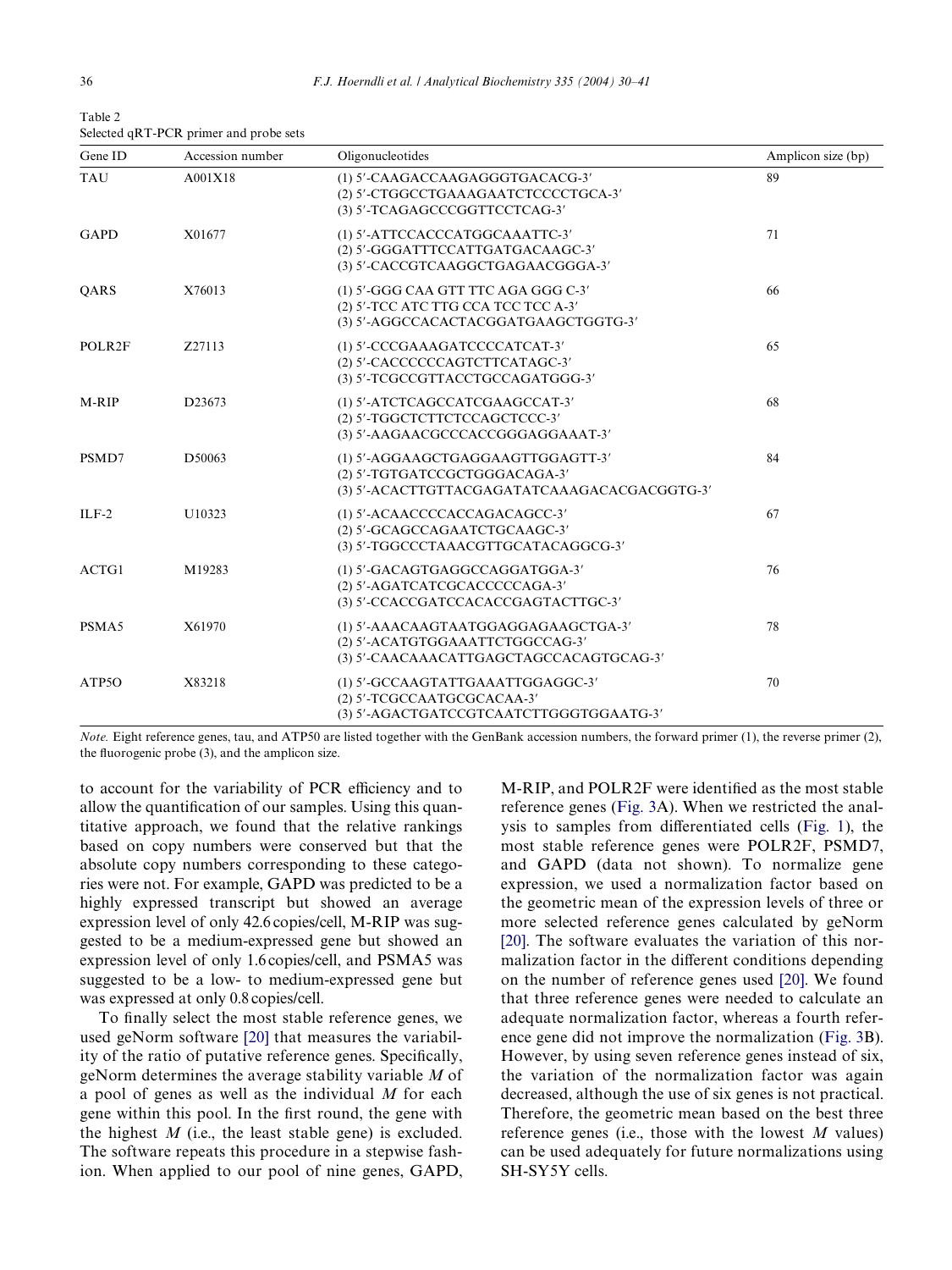

<span id="page-7-0"></span>Fig. 3. Identification of the most stable reference genes in our tissue culture system by geNorm analysis of nine specific qRT-PCR primer and probe sets. RNA was isolated from the four cell lines for all conditions described in [Fig. 1](#page-2-0) using biological triplicates for each condition tested. Furthermore, each qRT-PCR measurement was done in duplicate, and serial dilutions of the corresponding plasmid or oligonucleotide were included to account for plate-to-plate variation and to allow for a quantification of the samples. (A) Algorithmic step-by-step selection of the most stable reference genes according to the average stability of expression measure *M* [\[20\].](#page-10-13) geNorm calculates the ratio of two putative reference genes within a pool of genes in a pairwise comparison and determines the standard deviation of the logarithmically transformed expression ratios, thereby defining  $M$ . For each iteration round, the average and gene-specific  $M$  is calculated and the gene with the highest *M* value is excluded. The abscissa shows the gene with the highest *M* value within a pool of genes. This gene is excluded from the next iteration round. (B) Determination of the optimal number of reference genes for normalization of all samples. *V* is the pairwise variation between two sequential normalization factors. *V*2/3, for example, is the variation of the normalization with two genes compared with the normalization with three genes. Because *V* does not change when a fourth or fifth reference gene is included, and because using six or more genes is not practical, the adequate normalization factor is calculated with three reference genes.

To further confirm the validity of this approach, we obtained *Ct* values for GAPD and POLR2F and determined their ratios for additional experimental conditions ([Table 3](#page-8-0)). SH-SY5Y cells were either kept undifferentiated or neuronally differentiated for 5, 7, or 10 days. The cells were transfected with pSUPER (siRNA) vectors to target the mRNA of the protein phosphatase 2A (PP2A) regulatory subunit PR55γ. In addition, siRNA oligonucleotides targeting  $PR55\gamma$  were transfected transiently. All experiments were done in duplicate. We found that both reference genes varied little for all conditions tested, as shown by the mean values, the standard deviations and coefficients of variance (CV), which were  $Ct_{GAPD} = 14.9 \pm 1.5$  (CV = 10.7%) and  $Ct_{\text{POLR2F}} = 19.1 \pm 1.6 \text{ (CV} = 8.7\%)$ . Most important, the  $Ct_{\text{POLR2F}}/Ct_{\text{GAPD}}$  ratio was two to three times more stable than the individual reference genes, as shown by a  $CV<sub>POLR2F/GAPD</sub>$  of 2.8%.

# *Effect of the normalization factor on relative tau mRNA levels*

To determine how the newly calculated procedure for normalization affected tau mRNA levels, we compared the relative expression levels of tau for all conditions described in [Fig. 1](#page-2-0) by qRT-PCR, with the single reference gene GAPD and with the normalization factor calculated as the geometric mean of the three reference genes GAPD, M-RIP, and POLR2F. When a qRT-PCR was performed using a primer/probe set for tau with GAPD as reference ([Table 2\)](#page-6-0), P cells showed 4- to 64 fold higher, and W cells showed 16- to 128-fold higher, tau mRNA levels compared with NT or  $M$  cells. Differentiation did not affect the expression level of tau in NT, W, or P cells ([Fig. 4](#page-8-1)A). When the new normalization was applied, differentiation caused increased tau levels in  $NT, M$ , and W cells ([Fig. 4B](#page-8-1)). Because neuronal differentiation of SH-SY5Y cells is known to cause both increased tau mRNA and increased protein levels [\[23–](#page-10-16) [25\],](#page-10-16) the results obtained with the new normalization factor are likely more relevant. Interestingly, with the new normalization, the effect of fibrillar  $A\beta_{42}$  on tau mRNA levels was observed only in NT cells and not in W cells [\(Fig. 4](#page-8-1)).

# **Discussion**

The recent availability of high-density microarray technology is significantly enabling the transcriptomic analysis of different species. RNA can be derived from entire organisms or selected tissues, specialized cell types, or established cell lines analyzed under different controlled experimental conditions. Because transcriptional changes are often subtle, differential expression analysis depends heavily on both a robust baseline and stable reference genes [\[8\]](#page-10-3). However, in roughly 90% of the studies published to this point, GAPD, ACTB, 18S, and 28S rRNA have been used as single reference genes without prior verification  $[26]$ , despite the finding that expression of these housekeeping genes can vary considerably [\[10,12,27\].](#page-10-4)

Based on a previously published study in which 47 housekeeping genes were selected from a total of 7000 genes [\[12\]](#page-10-6) and with the inclusion of 6 classical reference genes (cytoplasmic β-actin, cytoskeletal γ-actin, liver glyceraldehyde-3-phosphate dehydrogenase, lactate dehydrogenase-A, heat shock protein 70, and  $\beta$ -tubulin). We created our own custom-made microarray and identified 14 genes that were further selected for  $qRT-PCR$ validation. In the first selection step, RNA was obtained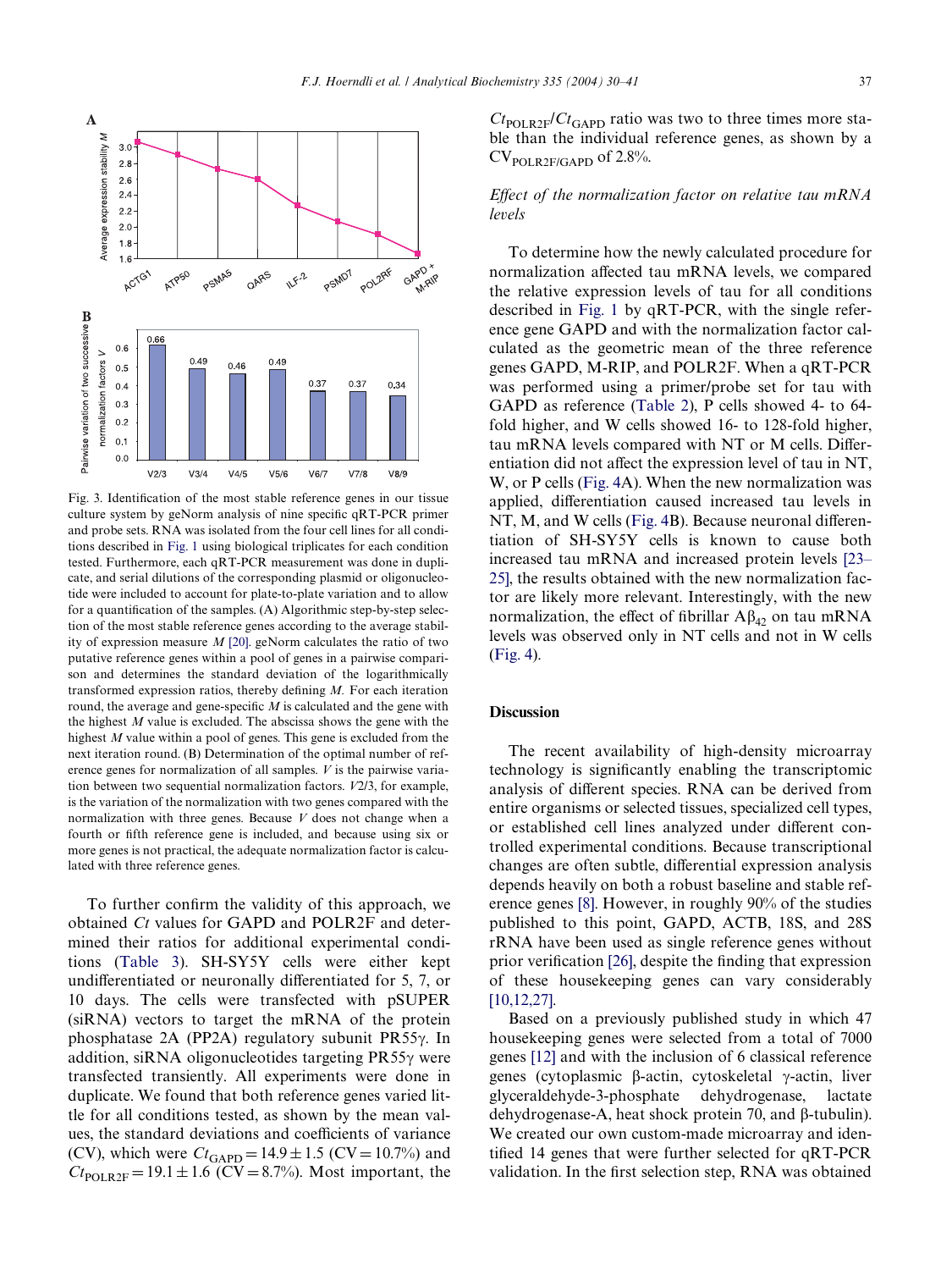<span id="page-8-0"></span>Table 3 Stability of the ratio of POLR2F and GAPD *Ct* values

| U/D | Time point       | Treatment                | $Ct$ (GAPD) | $Ct$ (POL2RF) | $Ct$ (GAPD)/<br>$Ct$ (POL2RF) |
|-----|------------------|--------------------------|-------------|---------------|-------------------------------|
| U   | $\theta$         |                          | 14.3        | 18.4          | 1.29                          |
| U   | $\theta$         |                          | 14.1        | 19.2          | 1.35                          |
| U   |                  | siRNA PP2A/PR55 $\gamma$ | 14.5        | 18.4          | 1.27                          |
| D   |                  | siRNA PP2A/PR55 $\gamma$ | 15.7        | 20.8          | 1.32                          |
| D   |                  | siRNA PP2A/PR55 $\gamma$ | 18.7        | 22.9          | 1.22                          |
| D   | 10               | siRNA PP2A/PR55 $\gamma$ | 17.7        | 21.9          | 1.24                          |
| U   | $\boldsymbol{0}$ | pSUPER-PP2A/PR55y        | 14.1        | 18.3          | 1.30                          |
| U   | 10               | pSUPER-PP2A/PR55y        | 13.6        | 17.4          | 1.28                          |
| D   | 10               | pSUPER-PP2A/PR55y        | 14.8        | 18.9          | 1.28                          |
| U   |                  | Mock                     | 13.8        | 17.7          | 1.28                          |
| D   |                  | Mock                     | 14.5        | 18.9          | 1.30                          |
| D   | 10               | Mock                     | 15.5        | 19.5          | 1.25                          |
| U   | $\theta$         | pSUPER (empty)           | 13.7        | 17.6          | 1.28                          |
| D   | 10               | pSUPER (empty)           | 14.1        | 18.1          | 1.29                          |
|     |                  | Mean                     | 14.9        | 19.1          | 1.28                          |
|     |                  | Standard deviation       | 1.5         | 1.6           | 0.03                          |
|     |                  | CV (percentage)          | 10.7        | 8.7           | 2.8                           |

*Note.* We obtained *Ct* values for GAPD and POLR2F and determined their ratio for different experimental conditions. SH-SY5Y cells were either kept undifferentiated (U) or kept neuronally differentiated (D) for 5, 7, or 10 days. The cells were transfected with pSUPER (siRNA) vectors to target the mRNA of the protein phosphatase 2A (PP2A) regulatory subunit PR55 $\gamma$ . Empty vectors were included as controls. In addition, siRNA oligonucleotides targeting PR55 $\gamma$  were transfected transiently. We found that for both reference genes, the mean values, the standard deviations, and the coefficients of variance (CV) showed little variation for all conditions tested:  $C_t$ <sub>GAPD</sub> = 14.9  $\pm$  1.5 (CV = 10.7%) and  $C_t$ <sub>POLR2F</sub> = 19.1  $\pm$  1.6  $(CV = 8.7\%)$ . Most important, the ratio  $Ct_{\text{POLR2F}}/Ct_{\text{GAPD}}$  was two to three times more stable than were the individual reference genes, as shown by a  $CV_{POLR2F/GAPD}$  of 2.8%.



<span id="page-8-1"></span>Fig. 4. Comparison of tau expression using either GAPD alone or the geometric mean of GAPD, POLR2F, and M-RIP as a new normalization factor. (A) Relative tau expression levels of all four cell lines for all conditions described in [Fig. 1](#page-2-0) using GAPD for normalization. (B) Tau expression levels using the geometric mean of GAPD, M-RIP, and POLR2F for normalization. For example, when the new normalization is applied, differentiation reveals increased tau mRNA levels not only in M cells but also in NT and W cells.

for a subset of the conditions described in [Fig. 1](#page-2-0), whereas in the second step, SH-SY5Y neuroblastoma RNA was derived from a total of 48 samples representing 16 different experimental conditions. In the first selection step, candidates were considered to be stably expressed when they satisfied two criteria: a  $P$  value greater than  $0.05$ (when comparing treated and control samples using a Student's two-tailed *t* test) and an average expression ratio between 0.5 and 2.0.

A qRT-PCR validation was included to accurately measure gene expression because understanding gene regulation depends not only on stable reference genes but also on an accurate means of detection. Large-scale microarray studies have shown that the amplitude of the vast majority of changes at the transcriptional level is small (<two- to fourfold) [\[28–32\].](#page-10-18) Therefore, qRT-PCR that typically exhibits a detection range of five to six orders of magnitude, high accuracy, and high reproducibility is a method of choice to detect subtle changes in gene expression and to validate candidates selected through large screening microarray experiments [\[8,33–36\]](#page-10-3).

Hence, we developed nine qRT-PCR primer and probe sets for reference gene detection. The average efficiency of these was  $87.5\%$  with a correlation coefficient of 0.98. In a related study, oligo-dT was used instead of random hexamers, resulting in an average efficiency of  $110\%$  and a correlation efficient of 0.989  $[10]$ . Random hexamers may result in the amplification of nucleic acids coextracted with mRNA, thereby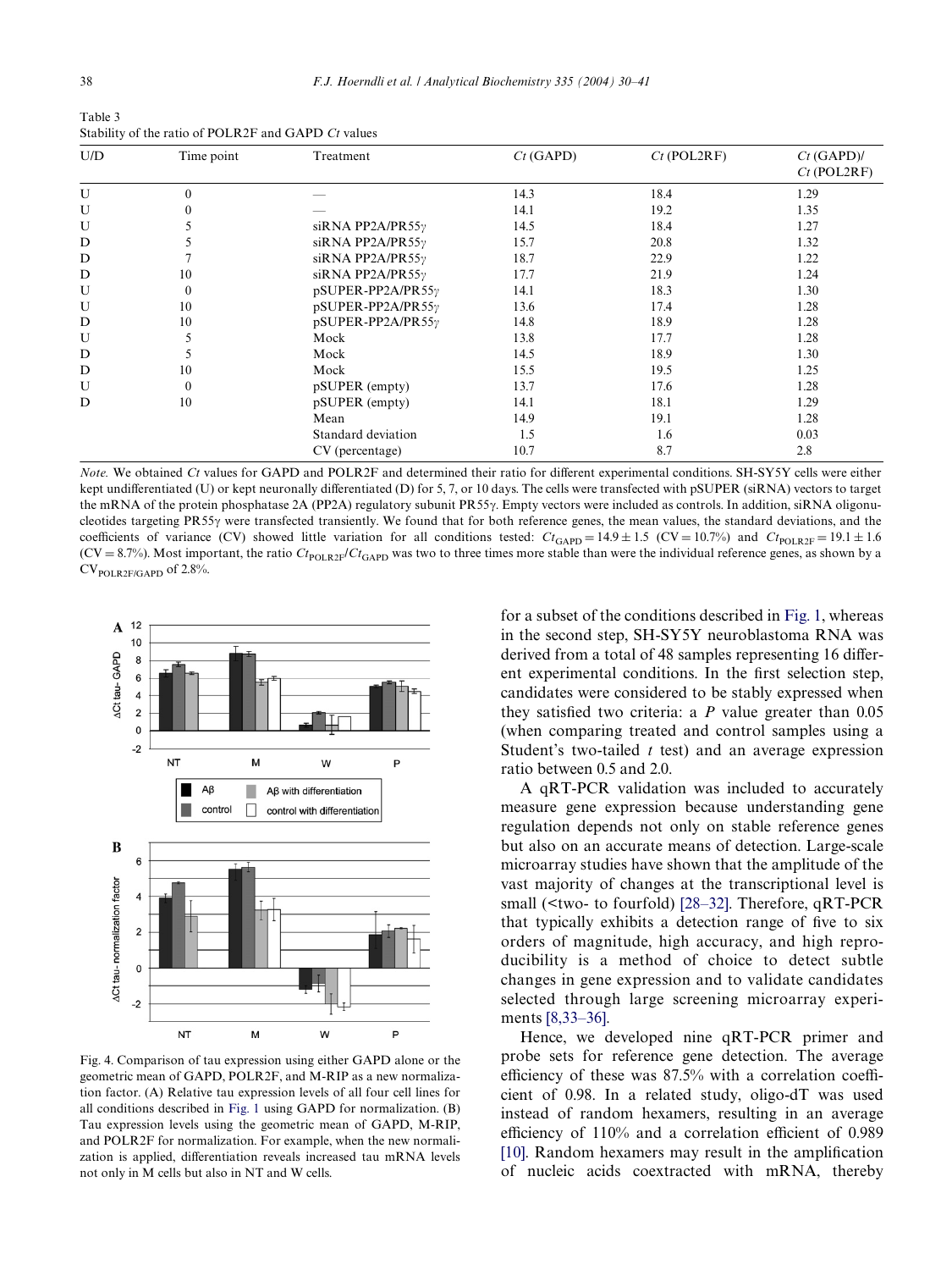reducing the overall specific priming efficiency. Also, because the oligo-d $T$  is specifically priming from mRNA, any non-template-related probe hydrolysis may take the efficiency above  $100\%$ , although this is only speculative given that the nontemplate controls did not reveal any release of fluorochrome (which might reflect the limitations of optical detection).

Furthermore, our quantification of the copy number of genes per cell showed much lower numbers for all three expression level categories compared with what has been published previously [\[12\].](#page-10-6) A possible explanation is that the plasmid DNA used for the standard curves and the cDNAs obtained by reverse transcription employing the random hexamer approach differ in their transcriptional efficiencies. If the plasmid transcription efficiency was higher than that for the sample, this would lead to an underestimation of the absolute copy numbers.

Our second and final selection step relied on the data obtained from the qRT-PCR analysis and on the stability measure *M* [\[20\]](#page-10-13) to select the most stable reference genes for all conditions tested [\(Fig. 1](#page-2-0)). *M* is based on the concept that the ratio between two stable reference genes should always be constant irrespective of the experimental conditions used. Other methods simply consider the relative  $\Delta C_t$  values of single reference genes in the control and treated samples for selection [\[10,37\].](#page-10-4) However, this approach still necessitates quantification and normalization with total mRNA levels. Indeed, small variations in total mRNA quantities between control and treatment would lead to a nonsystematic difference for exogenous reporters. The advantage of the method used here is that it employs the ratio of reference genes in each sample, thereby eliminating this additional variability factor and the discrepancy observed with the absolute values. As shown in [Table 3](#page-8-0), the variation of two individual reference genes (GAPD and POLR2F) is significantly higher than the variability of the ratio of the *Ct* values. This measure is not absolute and cannot define a single "best reference gene," but it allows the definition of reference genes as genes whose relative expression levels are constant over the conditions tested, as measured by the variation of the ratio of their expression. So long as the reference genes have independent functions, this is the best possible evaluation of constant gene expression.

Furthermore, Vandesompele et al. [\[20\]](#page-10-13) showed that conventional normalizing strategies using only one reference gene lead to erroneous normalization with up to 3-fold differences for 25% of all genes and more than 20-fold differences for some genes. Here we show, for a human neuroblastoma tissue culture system, that the normalization for several experimental conditions is best achieved not by using one gene but rather by using three genes (GAPD, M-RIP, and POLR2F).

Therefore, we analyzed the effect of the new normalization factor on tau mRNA levels for all conditions described in [Fig. 1](#page-2-0). Our tau-specific  $qRT-PCR$  primer and probe set was designed to detect transfected and endogenous tau mRNA. Consistent with our observation that tau levels were increased after differentiation for three conditions instead of one when the new normalization factor, rather than the old one, was applied, Heicklen-Klein et al. [\[24\]](#page-10-19) showed increased tau promoter activity in stably transfected P19 cells after 4 days of treatment with RA. Similar results have been reported for PC12 cells [\[38\]](#page-11-0). Heicklen-Klein et al. [\[24\]](#page-10-19) used luciferase activity to quantify tau promoter activity and quantified endogenous tau mRNA using GAPD for normalization. Furthermore, in two studies using SH-SY5Y cells differentiated with RA and BDNF, Western blot analysis and immunohistochemistry were employed to demonstrate increased endogenous tau protein levels following differentiation  $[22,25]$ .

The three genes that define the new normalization factor are GAPD, M-RIP, and POLR2F. M-RIP interacts with the myosin  $\rho$ -phosphatase complex, whereas POLR2F is the F constituent of RNA polymerase II. GAPD and POLR2F were selected not only when all samples were considered together but also when the differentiated samples were taken separately as a group (data not shown). This would suggest that at least these two reference genes can be used for further transcriptomic analyses using SH-SY5Y cells in both undifferentiated and differentiated states. The two genes might also be valid for experiments with stably transfected SH-SY5Y cells using a cytomegalovirus-driven expression vector provided that the expressed proteins do not affect reference gene transcription.

In conclusion, the current study has described a method for the identification of stable reference genes with different expression levels in a human tissue culture system using a custom-made microarray analysis combined with a step-by-step selection of specific  $qRT-PCR$ primer and probe sets. The three reference genes M-RIP, POLR2F, and GAPD can be used as reference genes in SH-SY5Y cells under both undifferentiated and neuronally differentiated conditions. The method presented here emphasizes the use of multiple reference genes. Although our results do not offer direct extrapolation to other cell types, we believe that they are applicable for additional studies using SH-SY5Y cells and possibly other neuroblastoma cell lines, in particular because these are widely used tools in AD-related research [\[39–42\].](#page-11-1)

#### **Acknowledgments**

We thank Dr. Beat Schäfer for providing cDNA clones and Dr. Oliver Greiner for providing help. This work was supported in part by grants from the ZNZ Zürich, the  $A + D$  Fonds of the Swiss Academy of Medical Sciences (SAMS), the Olga Mayenfisch Foundation, the EMDO Stiftung Zürich, the Kurt und Senta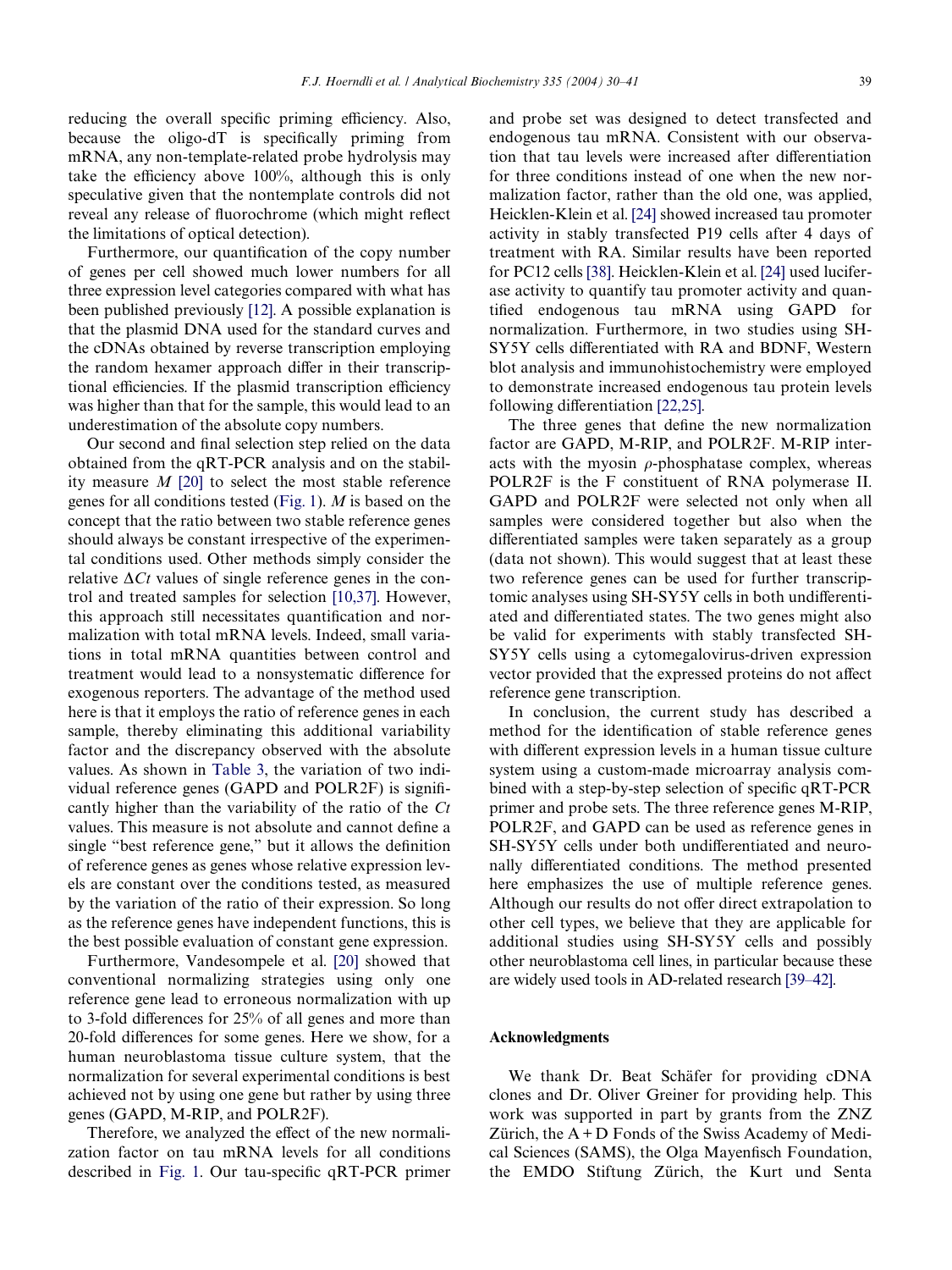Herrmann Foundation, the Hartmann Müller Stiftung, and the Swiss National Science Foundation.

## **References**

- <span id="page-10-0"></span>[1] E.M. Blalock, K.C. Chen, K. Sharrow, J.P. Herman, N.M. Porter, T.C. Foster, P.W. Landfield, Gene microarrays in hippocampal aging: statistical profiling identifies novel processes correlated with cognitive impairment, J. Neurosci. 23 (2003) 3807–3819.
- [2] E.M. Blalock, J.W. Geddes, K.C. Chen, N.M. Porter, W.R. Markesbery, P.W. Landfield, Incipient Alzheimer's disease: microarray correlation analyses reveal major transcriptional and tumor suppressor responses, Proc. Natl. Acad. Sci. USA 101 (2004) 2173– 2178.
- <span id="page-10-1"></span>[3] M. Schena, D. Shalon, R.W. Davis, P.O. Brown, Quantitative monitoring of gene expression patterns with a complementary DNA microarray, Science 270 (1995) 467–470.
- [4] F. Chen, M.A. Wollmer, F. Hoerndli, G. Munch, B. Kuhla, E.I. Rogaev, M. Tsolaki, A. Papassotiropoulos, J. Gotz, Role for glyoxalase I in Alzheimer's disease, Proc. Natl. Acad. Sci. USA 101 (2004) 7687–7692.
- <span id="page-10-2"></span>[5] J. Gotz, J.R. Streffer, D. David, A. Schild, F. Hoerndli, L. Pennanen, P. Kurosinski, F. Chen, Transgenic animal models of Alzheimer's disease and related disorders: histopathology, behavior, and therapy, Mol. Psychiatry 9 (2004) 664–683.
- <span id="page-10-9"></span>[6] J. Gotz, F. Chen, R. Barmettler, R.M. Nitsch, Tau filament formation in transgenic mice expressing P301L tau, J. Biol. Chem. 276 (2001) 529–534.
- [7] T. Arendt, Synaptic plasticity and cell cycle activation in neurons are alternative effector pathways: the Dr. Jekyll and Mr. Hyde concept of Alzheimer's disease or the yin and yang of neuroplasticity, Prog. Neurobiol. 71 (2003) 83–248.
- <span id="page-10-3"></span>[8] C.A. Heid, J. Stevens, K.J. Livak, P.M. Williams, Real time quantitative PCR, Genome Res. 6 (1996) 986–994.
- [9] U.E. Gibson, C.A. Heid, P.M. Williams, A novel method for real time quantitative RT-PCR, Genome Res. 6 (1996) 995–1001.
- <span id="page-10-4"></span>[10] H.K. Hamalainen, J.C. Tubman, S. Vikman, T. Kyrola, E. Ylikoski, J.A. Warrington, R. Lahesmaa, Identification and validation of endogenous reference genes for expression profiling of T helper cell differentiation by quantitative real-time RT-PCR, Anal. Biochem. 299 (2001) 63–70.
- <span id="page-10-5"></span>[11] M. Solanas, R. Moral, E. Escrich, Unsuitability of using ribosomal RNA as loading control for Northern blot analyses related to the imbalance between messenger and ribosomal RNA content in rat mammary tumors, Anal. Biochem. 288 (2001) 99–102.
- <span id="page-10-6"></span>[12] J.A. Warrington, A. Nair, M. Mahadevappa, M. Tsyganskaya, Comparison of human adult and fetal expression and identification of 535 housekeeping/maintenance genes, Physiol. Genom. 2 (2000) 143–147.
- <span id="page-10-7"></span>[13] A. Ferrari, F. Hoerndli, T. Baechi, R.M. Nitsch, J. Gotz,  $\beta$ -Amyloid induces paired helical filament-like tau filaments in tissue culture, J. Biol. Chem. 278 (2003) 40162–40168.
- <span id="page-10-8"></span>[14] M. Hutton, C.L. Lendon, P. Rizzu, M. Baker, S. Froelich, H. Houlden, S. Pickering-Brown, S. Chakraverty, A. Isaacs, A. Grover, J. Hackett, J. Adamson, S. Lincoln, D. Dickson, P. Davies, R.C. Petersen, M. Stevens, E. de Graaff, E. Wauters, J. van Baren, M. Hillebrand, M. Joosse, J.M. Kwon, P. Nowotny, P. Heutink, et al., Association of missense and 5'-splice-site mutations in tau with the inherited dementia FTDP-17, Nature 393 (1998) 702–705.
- [15] P. Poorkaj, T.D. Bird, E. Wijsman, E. Nemens, R.M. Garruto, L. Anderson, A. Andreadis, W.C. Wiederholt, M. Raskind, G.D. Schellenberg, Tau is a candidate gene for chromosome 17 frontotemporal dementia, Ann. Neurol. 43 (1998) 815–825.
- [16] M.G. Spillantini, J.R. Murrell, M. Goedert, M.R. Farlow, A. Klug, B. Ghetti, Mutation in the tau gene in familial multiple system

tauopathy with presenile dementia, Proc. Natl. Acad. Sci. USA 95 (1998) 7737–7741.

- <span id="page-10-10"></span>[17] J. Lewis, E. McGowan, J. Rockwood, H. Melrose, P. Nacharaju, M. Van Slegtenhorst, K. Gwinn-Hardy, M. Paul Murphy, M. Baker, X. Yu, K. Duff, J. Hardy, A. Corral, W.L. Lin, S.H. Yen, D.W. Dickson, P. Davies, M. Hutton, Neurofibrillary tangles, amyotrophy, and progressive motor disturbance in mice expressing mutant (P301L) tau protein, Nat. Genet. 25 (2000) 402–405.
- <span id="page-10-11"></span>[18] J. Gotz, F. Chen, J. van Dorpe, R.M. Nitsch, Formation of neurofibrillary tangles in P3011 tau transgenic mice induced by Abeta 42 fibrils, Science 293 (2001) 1491-1495.
- <span id="page-10-12"></span>[19] T. Bussiere, P.R. Hof, C. Mailliot, C.D. Brown, M.L. Caillet-Boudin, D.P. Perl, L. Buee, A. Delacourte, Phosphorylated serine 422 on tau proteins is a pathological epitope found in several diseases with neurofibrillary degeneration, Acta Neuropathol. Berl. 97 (1999) 221–230.
- <span id="page-10-13"></span>[20] J. Vandesompele, K. De Preter, F. Pattyn, B. Poppe, N. Van Roy, A. De Paepe, F. Speleman, Accurate normalization of real-time quantitative RT-PCR data by geometric averaging of multiple internal control genes, Genome Biol. 3 (2002) 34.
- <span id="page-10-14"></span>[21] T.R. Brummelkamp, R. Bernards, R. Agami, A system for stable expression of short interfering RNAs in mammalian cells, Science 296 (2002) 550–553.
- <span id="page-10-15"></span>[22] A.C. Pease, D. Solas, E.J. Sullivan, M.T. Cronin, C.P. Holmes, S.P. Fodor, Light-generated oligonucleotide arrays for rapid DNA sequence analysis, Proc. Natl. Acad. Sci. USA 91 (1994) 5022– 5026.
- <span id="page-10-16"></span>[23] M. Encinas, M. Iglesias, Y. Liu, H. Wang, A. Muhaisen, V. Cena, C. Gallego, J.X. Comella, Sequential treatment of SH-SY5Y cells with retinoic acid and brain-derived neurotrophic factor gives rise to fully differentiated, neurotrophic factor-dependent, human neuron-like cells, J. Neurochem. 75 (2000) 991–1003.
- <span id="page-10-19"></span>[24] A. Heicklen-Klein, S. Aronov, I. Ginzburg, Tau promoter activity in neuronally differentiated P19 cells, Brain Res. 874 (2000) 1-9.
- [25] A. Jamsa, K. Hasslund, R.F. Cowburn, A. Backstrom, M. Vasange, The retinoic acid and brain-derived neurotrophic factor differentiated SH-SY5Y cell line as a model for Alzheimer's disease-like tau phosphorylation, Biochem. Biophys. Res. Commun. 319 (2004) 993–1000.
- <span id="page-10-17"></span>[26] T. Suzuki, P.J. Higgins, D.R. Crawford, Control selection for RNA quantitation, Biotechniques 29 (2000) 332–337.
- [27] S.A. Bustin, Absolute quantification of mRNA using real-time reverse transcription polymerase chain reaction assays, J. Mol. Endocrinol. 25 (2000) 169–193.
- <span id="page-10-18"></span>[28] H. Zhu, J.P. Cong, G. Mamtora, T. Gingeras, T. Shenk, Cellular gene expression altered by human cytomegalovirus: Global monitoring with oligonucleotide arrays, Proc. Natl. Acad. Sci. USA 95 (1998) 14470–14475.
- [29] S.D. Der, A. Zhou, B.R. Williams, R.H. Silverman, Identification of genes differentially regulated by interferon alpha, beta, or gamma using oligonucleotide arrays, Proc. Natl. Acad. Sci. USA 95 (1998) 15623–15628.
- [30] S.A. Amundson, M. Bittner, Y. Chen, J. Trent, P. Meltzer, A.J. Fornace Jr., Fluorescent cDNA microarray hybridization reveals complexity and heterogeneity of cellular genotoxic stress responses, Oncogene 18 (1999) 3666–3672.
- [31] J.J. ter Linde, H. Liang, R.W. Davis, H.Y. Steensma, J.P. van Dijken, J.T. Pronk, Genome-wide transcriptional analysis of aerobic and anaerobic chemostat cultures of *Saccharomyces cerevisiae*, J. Bacteriol. 181 (1999) 7409–7413.
- [32] K.J. Travers, C.K. Patil, L. Wodicka, D.J. Lockhart, J.S. Weissman, P. Walter, Functional and genomic analyses reveal an essential coordination between the unfolded protein response and ER-associated degradation, Cell 101 (2000) 249–258.
- [33] S.T. Wingo, M.D. Ringel, J.S. Anderson, A.D. Patel, Y.D. Lukes, Y.Y. Djuh, B. Solomon, D. Nicholson, P.L. Balducci-Silano, M.A. Levine, G.L. Francis, R.M. Tuttle, Quantitative reverse transcrip-